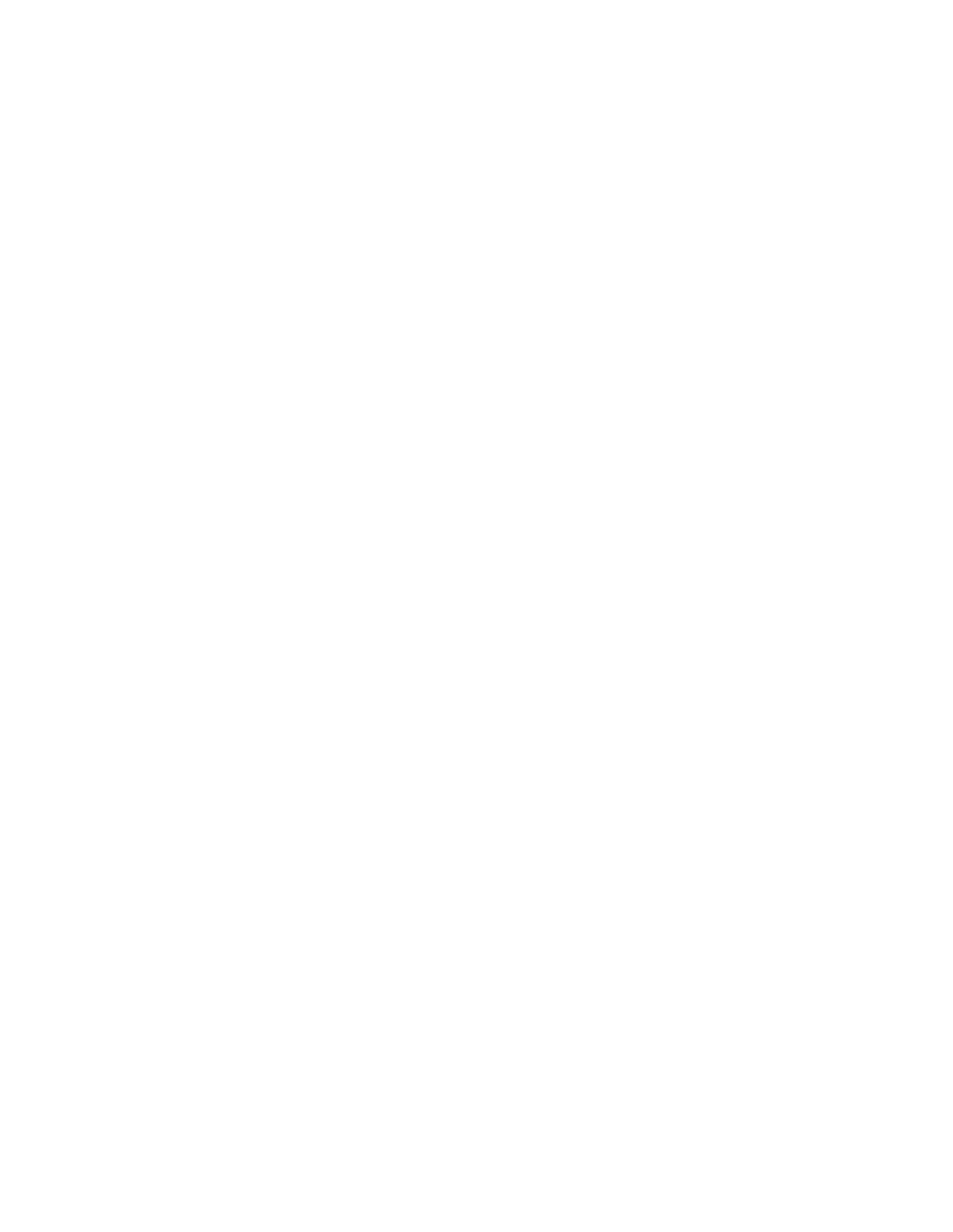### **In the case of Zdravković v. Serbia,**

The European Court of Human Rights (Third Section), sitting as a Chamber composed of:

 Luis López Guerra, *President,*  Helena Jäderblom, Johannes Silvis, Branko Lubarda, Pere Pastor Vilanova, Alena Poláčková, Georgios A. Serghides, *judges,* 

and Fatoş Aracı, *Deputy Section Registrar,*

Having deliberated in private on 23 August 2016,

Delivers the following judgment, which was adopted on that date:

## PROCEDURE

1. The case originated in an application (no. 28181/11) against the Republic of Serbia lodged with the Court under Article 34 of the Convention for the Protection of Human Rights and Fundamental Freedoms ("the Convention") by a Serbian national, Ms Nataša Zdravković (the applicant changed the name in the course of the proceedings), on 21 April 2011.

2. The applicant was represented by Ms D. Jovanović, a lawyer practising in Beograd. The Serbian Government ("the Government") were represented by Ms V. Rodić, their Agent at the time.

3. The applicant alleged that Serbian authorities did not do enough to enforce two separate interim court orders awarding her access rights and custody over her minor child. She also complained about the alleged protracted length of the custody proceedings.

4. On 18 November 2013 the complaints concerning the length of the custody proceedings and the non-enforcement of the interim orders were communicated to the Government and the remainder of the application was declared inadmissible pursuant to Rule 54 § 3 of the Rules of Court.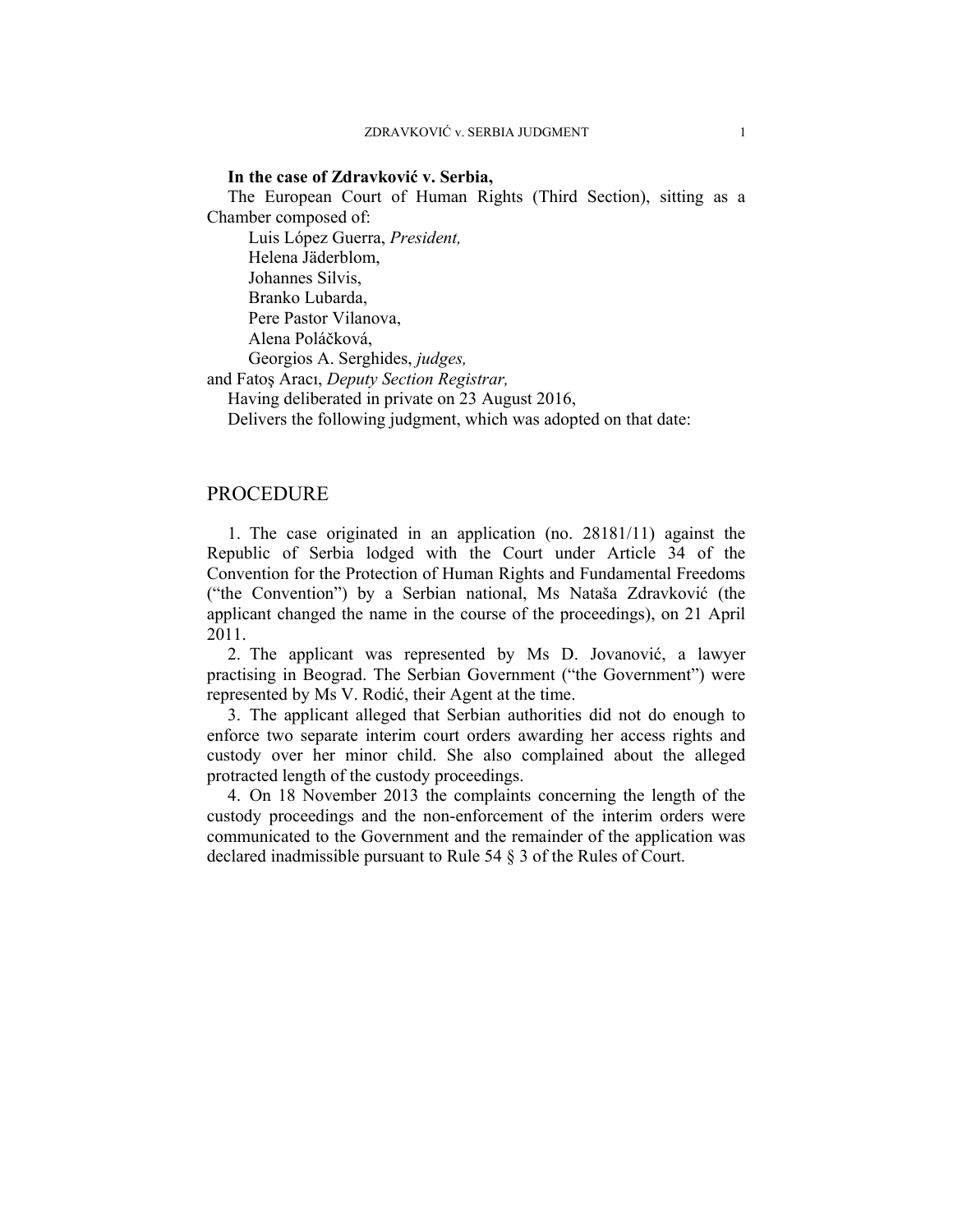## THE FACTS

## I. THE CIRCUMSTANCES OF THE CASE

## **A. Introduction**

5. The applicant was born in 1973 and lives in Belgrade.

6. The applicant and S.S. ("the respondent") married in 1998. Their son V.S. was born in August 1999. They lived in the respondent's parents' house in a neighbourhood of Belgrade.

7. In May 2008 the applicant moved to her parents' house in the same neighbourhood. V.S. continued living with his father and his paternal grandparents.

### **B. The applicant's interim access rights**

8. On 19 May 2008 the applicant filed a request for interim custody with the competent first-instance court.

9. On 8 July 2008 the first-instance court rejected the applicant's request for interim custody, but granted her extensive access rights in respect of the child pending the final outcome of the custody proceedings. This interim access order was immediately enforceable.

10. It appears that the interim access order was respected, with some resistance on the part of the child, until 13 August 2008, when the child ran away from the applicant during a visit and went back to the respondent's house.

11. On 22 September 2008 the enforcement judge ordered enforcement of the said access order. After several failed attempts by the applicant to spend time with the child in accordance with the order, the enforcement judge sent a bailiff on 18 and 20 November 2008 to make an unannounced visit to monitor the applicant's attempt to make contact with the child. During the visit, the bailiff informed the enforcement judge that the respondent had brought the child to the front gate of the house, but the child had refused to leave with the applicant, even after the respondent tried to persuade him, and had gone back inside. After receiving the report, the enforcement judge scheduled an enforcement hearing for 5 December 2008.

12. On 5 December 2008 the enforcement judge ordered a child support team from V.S.'s school to implement a system of psychological preparation to assist the child's acceptance of contact with his mother.

13. On 9 January 2009 the enforcement judge asked the Social Care Centre to contemplate initiating corrective monitoring of the respondent's exercise of parental rights in the light of the respondent's substantial influence on the child's hostility toward his mother.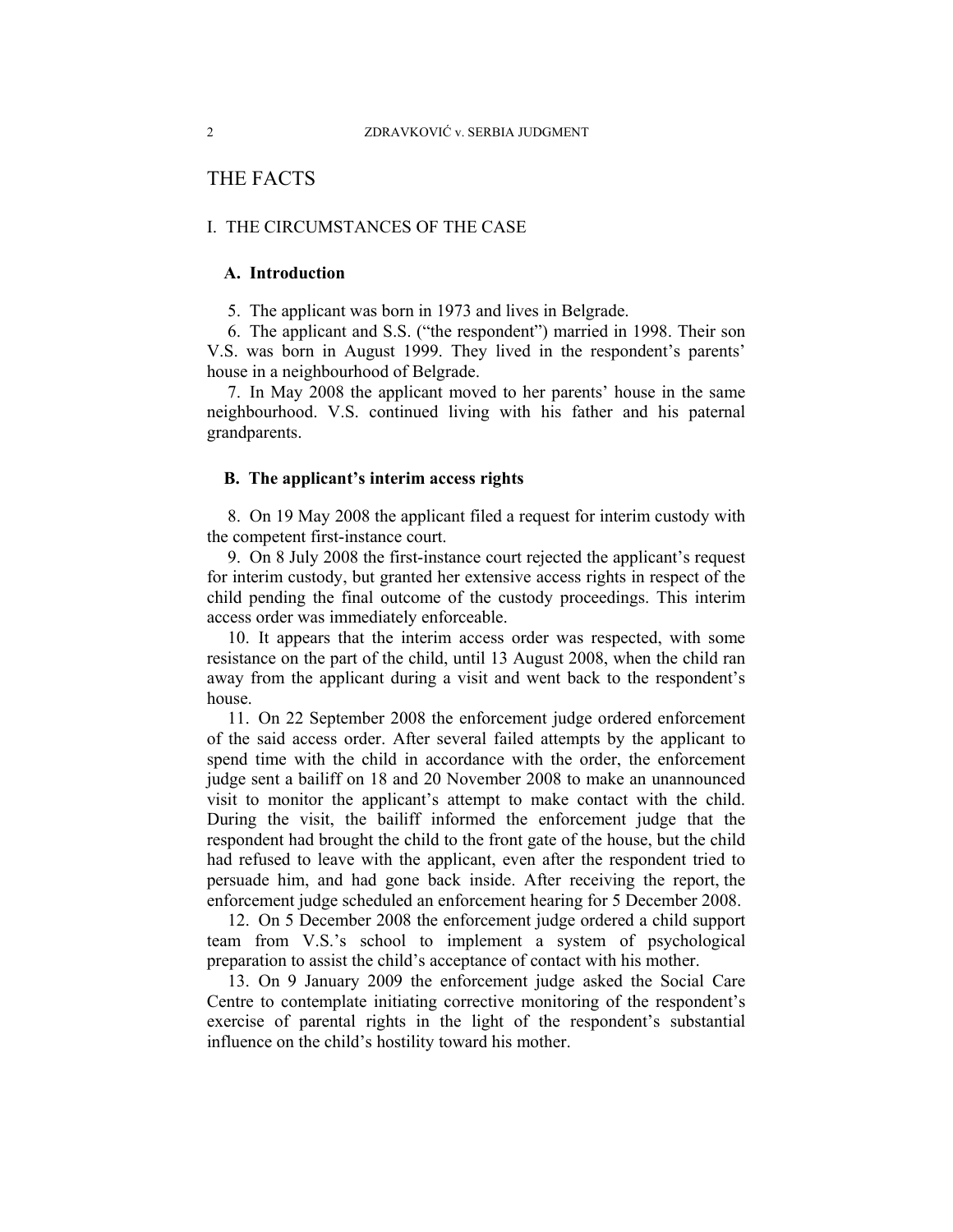14. On 7 April 2009 the Social Care Centre placed the respondent under formal corrective supervision (*korektivni nadzor nad vršenjem roditeljskog prava*). On 19 June 2009 the Social Care Centre, with the approval of the enforcement judge, applied the same measure to the applicant so as to enhance the parents' collaboration with a view to satisfying the child's emotional needs.

15. In the meantime, on 5 June 2009, the enforcement judge heard a psychologist working with the child. The psychologist advised the judge that interviewing the child within the proceedings would not be in his best interest.

16. Due to the respondent's failure to prepare the child appropriately for the contact with his mother, on 4 May 2009 the enforcement judge ordered the respondent to pay a fine in the amount of 10,000 Serbian dinars (RSD) and on 6 June 2009 a fine in the amount of 150,000 RSD, both within three days. On 5 October 2009 the competent second-instance court rejected the respondent's appeals against the fines. On 19 February and 10 May 2010, after the failure of the applicant to pay the fines, the enforcement judge ordered their mandatory enforcement.

17. On 26 November 2009 the Social Care Centre asked the enforcement judge to postpone enforcement of the access order for three months in view of the pending parental therapy. The Centre further asked for, and the judge approved, a further three months of therapy, stating that an improvement in the child's attitude as well as in the parents' relationship had been achieved. The Centre also proposed to the applicant and the respondent to stay the ongoing court proceedings until the therapy had ended. They observed that the court proceedings, in which the parents acted as opponents, jeopardised the progress achieved to date. It would appear that the applicant and the respondent did not accept this recommendation.

18. The parental therapy, which at that time had already lasted for six months, included 23 sessions in which the Social Care Centre's professionals continuously and intensively worked with the applicant, the respondent, the child and the paternal grandparents to reach mutually acceptable arrangements and enforce the interim measures in line with the best interest of the child.

19. On 13 July 2010 the custody judgment of 24 November 2009 became final (see paragraph 33 below) and the decision on interim custody rights came to an end. The enforcement proceedings were later formally terminated by the enforcement judge on 28 February 2011. The enforcement judge, however, explicitly ordered continuation of the enforcement in respect of the fine of June 2009.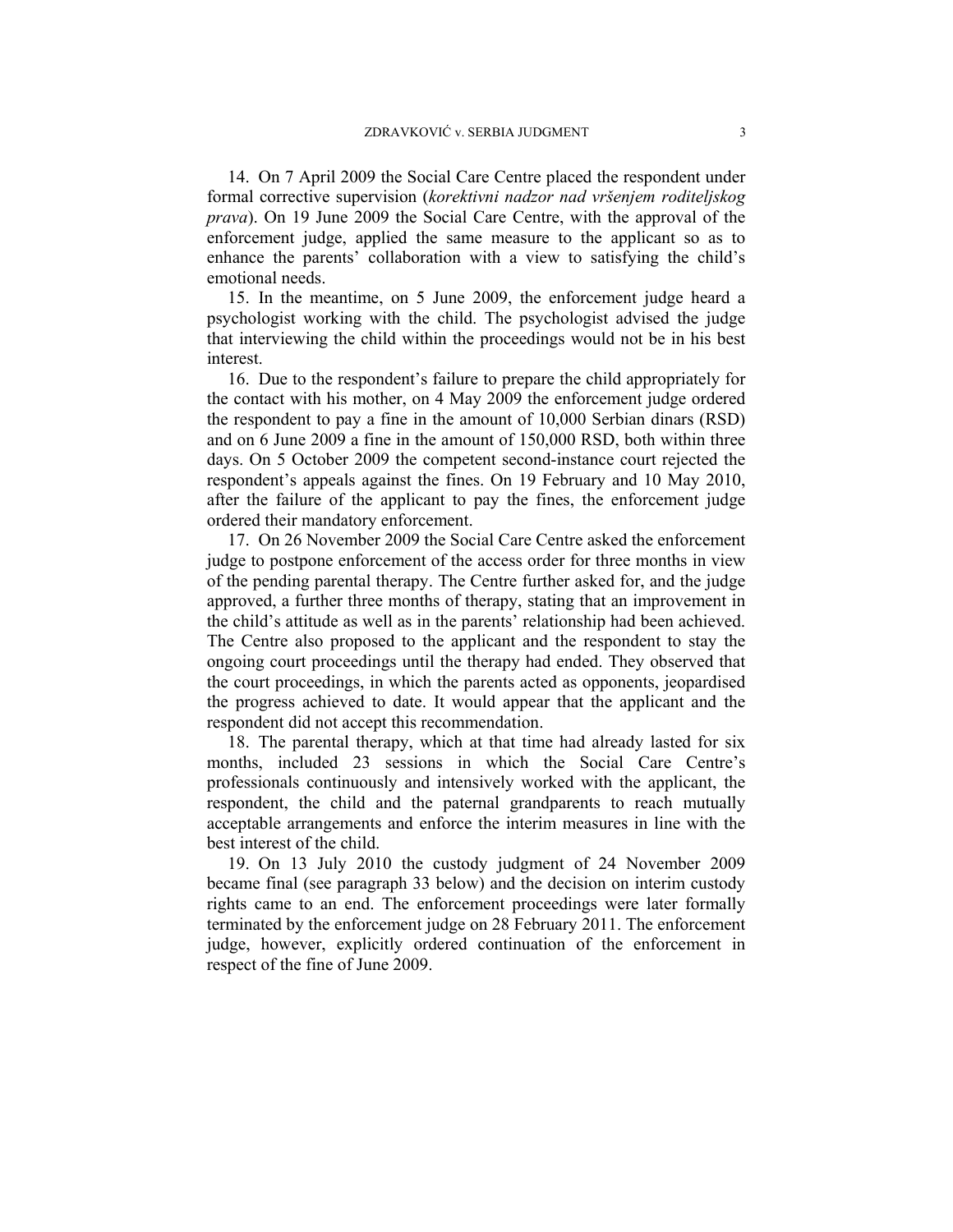### **C. The applicant's interim custody rights**

20. On 25 October 2008 the applicant lodged a new request for interim custody after the Mental Care Institute (*Institut za mentalno zdravlje*, hereafter "MCI") conducted an examination of the parental capacity of both parties at the request of the first-instance court. The MCI report recommended that custody be awarded to the applicant.

21. On 11 November 2008 the first-instance court granted interim custody to the applicant and ordered the respondent immediately to surrender the child to her. It also quashed the part of the interim order of 8 July 2008 containing its decision not to grant custody to the applicant. The rest of the interim access order remained in force.

22. On 4 December 2008 the enforcement court ordered enforcement of the interim custody order. The respondent appealed on 26 December 2008, claiming that the child himself did not want to live with the applicant. The appeal was rejected on 29 September 2009.

23. The first attempt to reunite the applicant with the child took place on 22 December 2008. The enforcement judge, a bailiff, several representatives of the Social Care Centre, two uniformed policemen, three plain clothes policemen, the applicant and her lawyer all entered the courtyard of the respondent's house, expecting that the child would be surrendered. The judge and the Centre's representatives explained to the child in front of the others that he should leave and go with his mother to her house, but the child rejected the planned reunion and went back inside. The respondent allegedly would not allow the enforcement to take place in the house. He maintained that he had informed the child that various officials would come, but had not prepared him for reunion. The applicant refused forceful removal of the child. The enforcement judge noted that the child was not yet prepared for a transfer of custody and postponed the enforcement until January 2009 at the Social Care Centre's premises. The enforcement judge asked the parties and the Social Care Centre's representative to prepare the child adequately for the next reunion.

24. On 15 January and 4 February 2009 the enforcement judge adjourned the custody transfer scheduled for those dates as it was awaiting an opinion from the Social Care Centre regarding the formal corrective supervision of the respondent, as requested in the interim access enforcement proceedings (see paragraph 14 above).

25. The enforcement judge re-scheduled the transfer of custody for 1 April 2009 at the Social Care Centre's premises. The attempt of transfer was conducted in the presence of the enforcement judge, the psychologist, the psychiatrist and the lawyer from the Social Care Centre and police officers. The child again refused to be separated from his father. The police explained that they could not forcefully remove the respondent from the premises to enable the social experts and the judge to facilitate a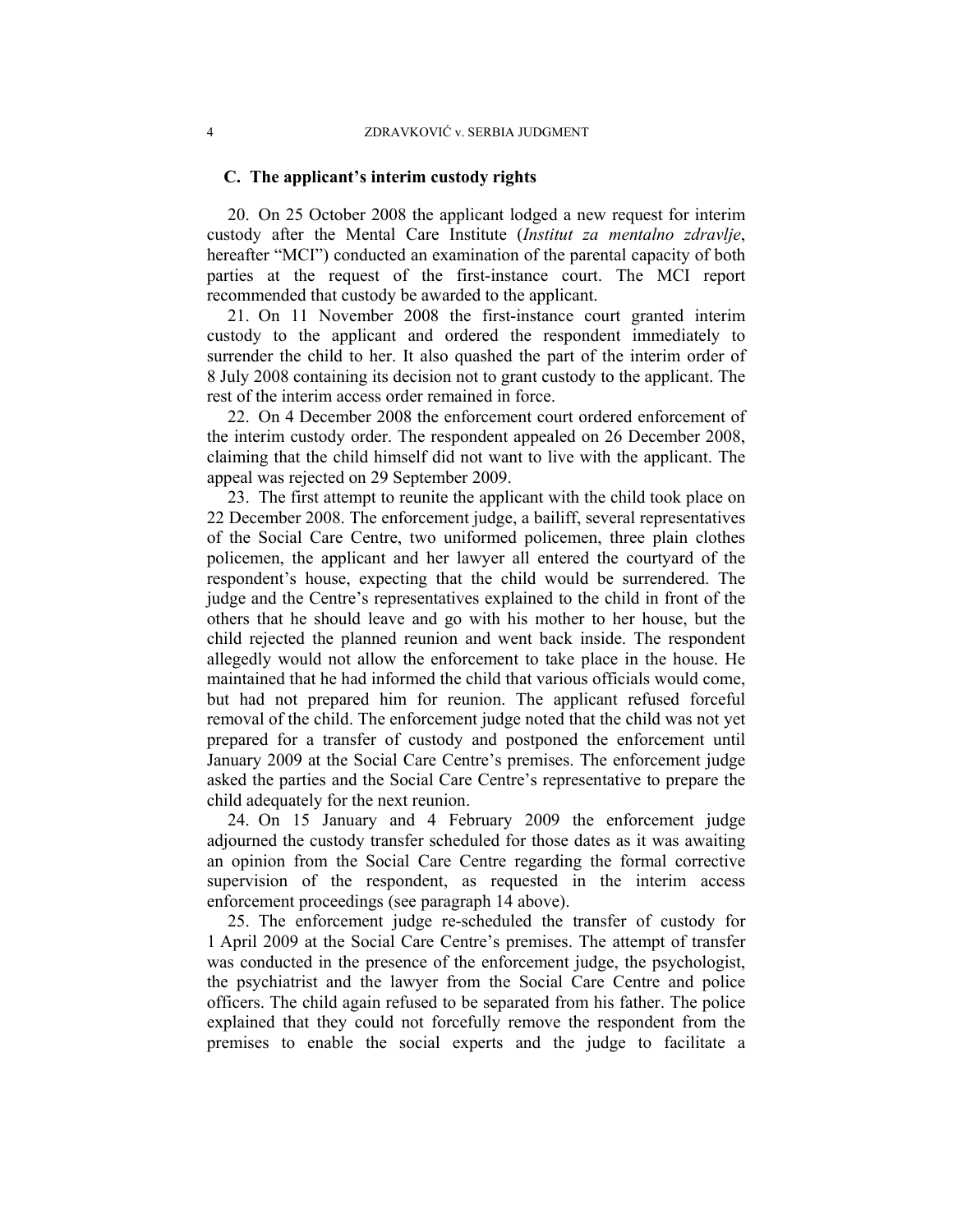conversation with the child in his absence, since the child was clinging on the father, crying and refusing to let him go. It appears that the applicant was also against the use of force (according to a report to the enforcement judge by the Social Care Centre of 31 March 2010, the applicant refused the possibility of the use of force throughout the proceedings). The Social Care Centre recommended that psychotherapeutic support be provided for the child. The enforcement of the custody transfer was postponed. Shortly afterwards, the respondent was placed under the corrective supervision of the Social Care Centre (see para. 14 above).

26. On 5 June 2009 the enforcement judge held a hearing which appears to have been the last one within these enforcement proceedings.

27. The applicant petitioned the enforcement judge to fine the respondent for obstructing her contact with the child, hoping that this would compel him to surrender the child.

28. On 26 June 2009 the enforcement judge imposed on the respondent a fine in the amount of 150,000 RSD for failing to appropriately psychologically prepare the child for the reunification. It would appear that the fine has been paid.

29. On 12 February and 31 March 2010 the Social Care Centre informed the enforcement judge that its psychological therapies in respect of the family in question had produced no results (see paragraphs 17-18 above). According to their reports, it became clear that the respondent had cooperated in form only and had in fact failed to take steps to encourage the child to have substantive contact with the applicant.

30. On 13 July 2010 the custody judgment of 24 November 2009 became final and the decision on interim custody rights came to an end. From that moment, efforts to enforce the final custody judgment commenced (see paragraphs 38-42 below). On 25 March 2011 the enforcement judge formally terminated the enforcement proceedings.

#### **D. Civil proceedings (divorce, custody and child maintenance)**

31. On 19 May 2008 the applicant lodged a civil claim requesting the dissolution of her marriage with S.S., sole custody of V.S. and maintenance.

32. On 24 November 2009 the first-instance court dissolved the applicant's marriage, granted her sole custody of V.S. and specified the respondent's access rights.

33. On 13 July 2010 and 18 January 2011 the second-instance court and the Supreme Court of Cassation, respectively, upheld this judgment.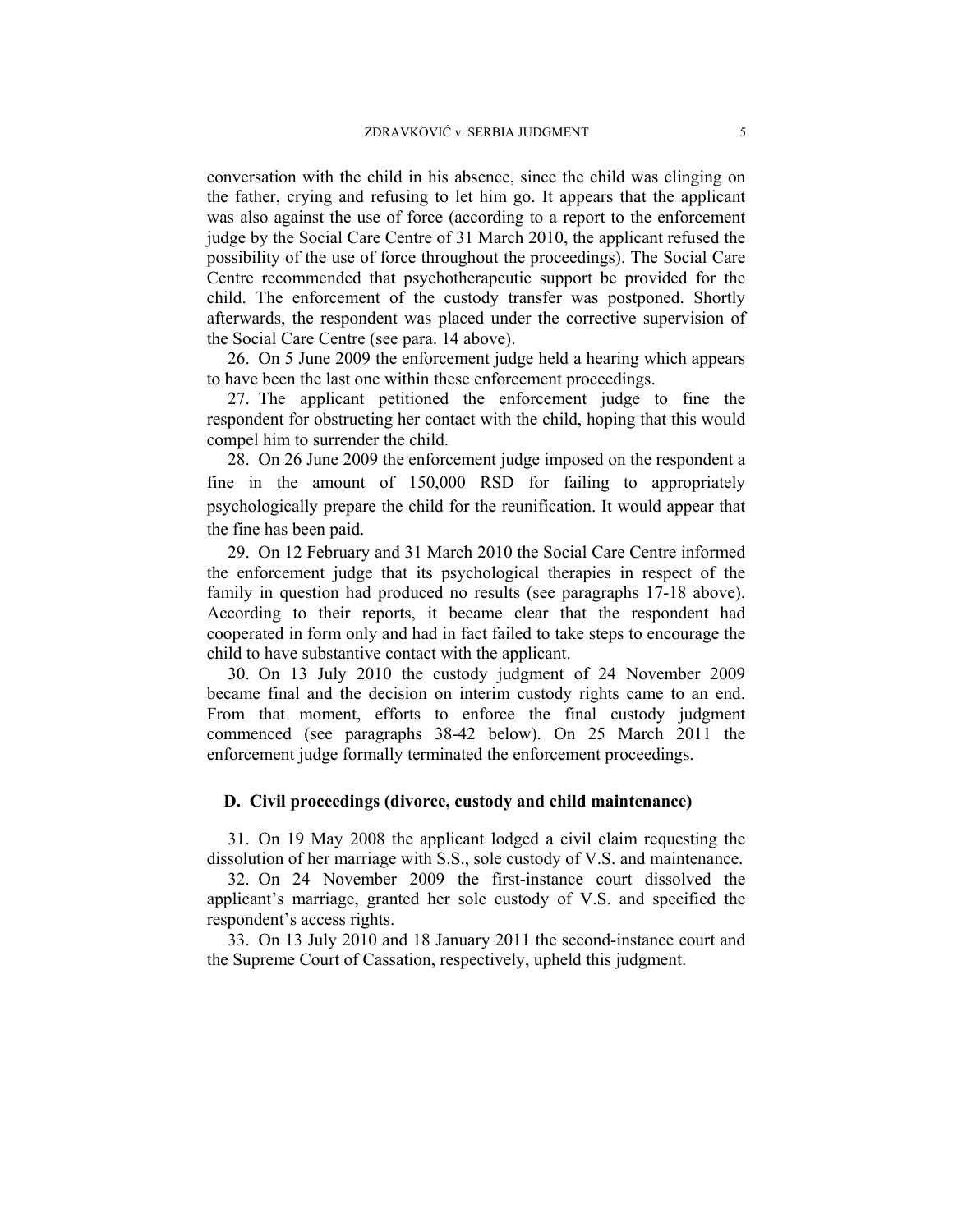### **E. The constitutional appeal proceedings**

34. On 28 December 2009 the applicant filed a constitutional appeal with the Constitutional Court of Serbia (*Ustavni sud Republike Srbije*). She relied on various Articles of the Constitution, Articles 6, 8 and 13 of the Convention and Articles 3 and 9 the UN Convention on the Rights of the Child. She sought redress for the protracted length of the custody and subsequent criminal proceedings and the non-enforcement of the judicial interim access and custody decisions in her favour which, she claimed, violated her rights to a fair trial and to family life. She also complained that she had not had any legal avenue available to expedite those proceedings.

35. On 22 July 2010 the Constitutional Court rejected the applicant's appeal.

36. As regards the protracted length of the custody proceedings, the Constitutional Court considered that the first-instance court had acted diligently, without any substantial periods of inactivity. It found the case to have been particularly complex, as the expert findings regarding the best interests of the child had conflicted with the latter's own wish as to who to live with.

37. It also found that the non-enforcement of the interim access and custody orders during the same period had been attributable to the particular complexity of the case, as the child had objected to being reunited with the applicant. It found that the enforcement court had undertaken, without any delay, all necessary measures, including fining the respondent, for the purpose of enforcing effectively the applicant's rights.

## **F. Other relevant facts as submitted by the parties**

### *1. Enforcement of the final custody judgment*

38. The judgment of 24 November 2009 became enforceable on 27 September 2010 and the enforcement order was issued on 29 November 2010.

39. The first forcible transfer of custody was scheduled for 9 March 2011, but the child refused any kind of contact with the applicant. The court noted that the respondent had failed to prepare the child for reunion. The applicant explicitly refused to countenance the use of force against the respondent and the child as the means of enforcement. The enforcement was therefore adjourned.

40. On 23 March 2011, upon the initiative of the Social Care Centre, the applicant and the respondent signed an Agreement on Access Rights designed to assist the re-establishing of contact between the applicant and V.S. in order to facilitate the enforcement of the custody judgment.

41. Despite this agreement, on 25 March 2011 the enforcement court imposed a fine on the respondent in the amount of RSD 100,000 because of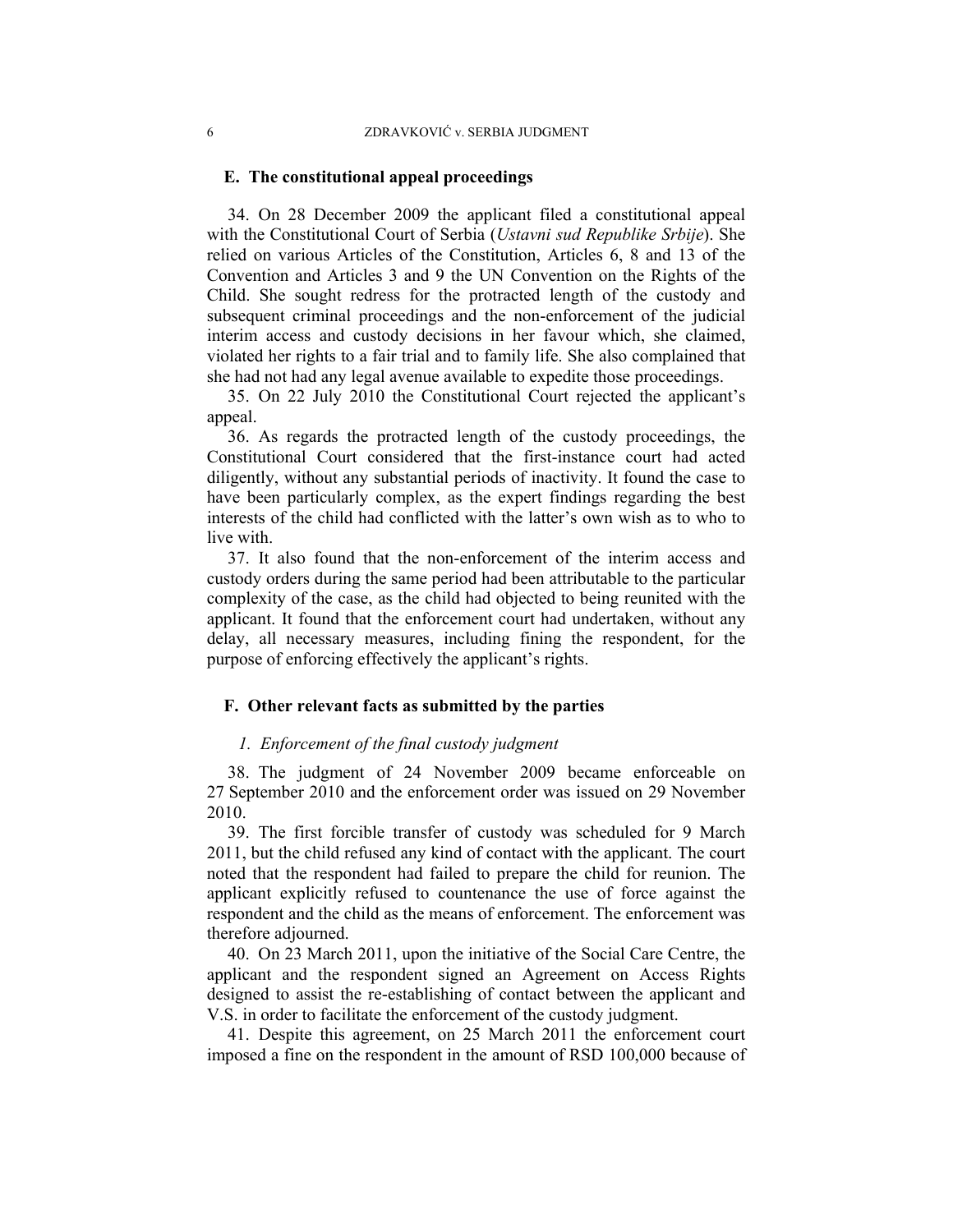his failure to comply with the judgment of 24 November 2009. It also ruled that the respondent was to be given three days from the date of receipt of that order to surrender the child voluntarily to the applicant and with the added condition that, should he fail to do so, he would have to pay a further fine of RSD 150,000. The respondent did not comply with the order and it seems that the fine in the amount of 100.000 RSD was subsequently imposed and paid.

42. The court scheduled a new forcible transfer of custody for 9 March 2011. In preparation for the enforcement, the Social Care Centre's psychologist drew up a detailed plan of action. The psychologist's assessment, after working with the child, was that such a transfer would be impossible or highly traumatic for the child and the enforcement was postponed once again.

## *2. Revision of the custody judgment of 24 November 2009*

43. On 9 February 2011 the respondent filed a claim for revision of the judgment of 24 November 2009, seeking sole custody of V.S. He also requested an interim custody order to the same effect.

44. On 24 June 2011 the Social Care Centre provided the first-instance court with an expert opinion. The Social Care Centre acknowledged that there had been no mechanisms available to facilitate a forcible physical transfer of child custody to the applicant in view of the respondent's refusal. According to the report, the only feasible proposal would be for the child to continue living with his father. Even though, taking into account the chronology of events, parental capacity, justice and equity, the opposite proposal would be more appropriate, it could propose only this arrangement "not as an expression of their wish, but as the sole solution which is possible to impose and enforce in practice". A change of residence would in any event have a negative impact on the child's development.

45. On 20 June 2012 the first-instance court granted sole custody to the respondent, ordered the applicant to pay child maintenance and specified the applicant's access rights as eight hours every weekend, as well as specified periods of school holidays.

## *3. Criminal proceedings against the respondent*

46. On 29 August 2008 and 23 June 2009 the applicant filed criminal complaints against the respondent for parental child abduction and continuous non-compliance with the interim access and custody orders. On 2 June 2009 and 28 September 2010 the competent prosecutor's office charged the applicant with those crimes. None of the scheduled hearings was held. In September 2011 the first-instance court stayed the criminal proceedings as the prosecutor's office had dropped the charges. The applicant subsequently took over the prosecution as subsidiary prosecutor.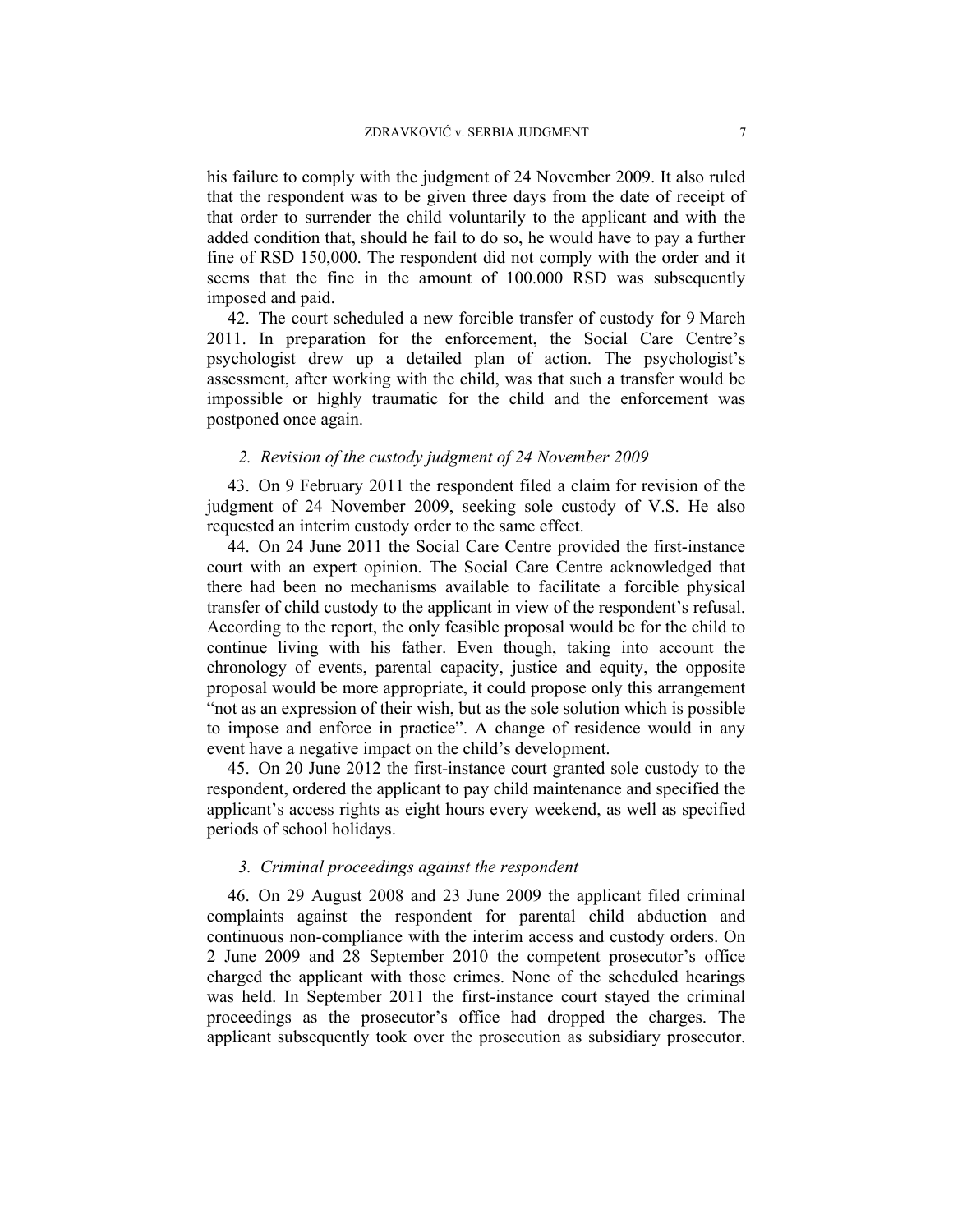On 20 June 2012 the first-instance court, in a reasoned judgment, acquitted the respondent. It found, on the basis of numerous testimonies, three expert opinions, four expert reports from the civil proceedings case-file and other documentary evidence that the respondent always made the child available for enforcement, that he never physically or verbally, actively or passively obstructed enforcement at any point, and that there were no indications that the child ever showed signs that he was under pressure or undue influence not to have contact with his mother. On 25 October 2012 the secondinstance court upheld this judgment.

## *4. Contact between the child and the applicant*

47. It would appear that the applicant and her son have re-established contact with each other since the signing of the Agreement on Access Rights of 23 March 2011 and the revision of the custody judgment of 20 June 2012. It would appear that they have been meeting every weekend for at least an hour without supervision. The child still lives with the respondent.

### II. RELEVANT DOMESTIC LAW AND PRACTICE

## **A. The Enforcement Procedure Act (***Zakon o izvršnom postupku* **published in the Official Gazette of the Republic of Serbia – OG RS – no. 125/2004)**

48. Article 45 provides for fines of up to 150,000 RSD which the enforcement court can impose on the enforcement debtor in case of noncompliance with any of the court's instructions or orders within the enforcement proceedings. Article 224 provides that the enforcement court must take particular care concerning the interests of the child when conducting enforcement proceedings. It also sets a deadline of three days for voluntary compliance with the enforcement order and authorises the enforcement courts to impose fines should the debtor fail to comply. In the event of failure to persuade the debtor to comply even after the imposition of the fines, paragraph four provides for the possibility of physical removal. Article 226 provides that the enforcement of the decisions related to the parental access or custody rights must be conducted with the assistance of the Social Care Centre's team of experts.

## **B. Family Act (***Porodični zakon* **published in the OG RS no. 18/2005)**

49. Article 80 regulates the authority of the Social Care Centre to conduct corrective supervision of parental duties. Article 204 establishes that proceedings relating to family disputes which involve a child are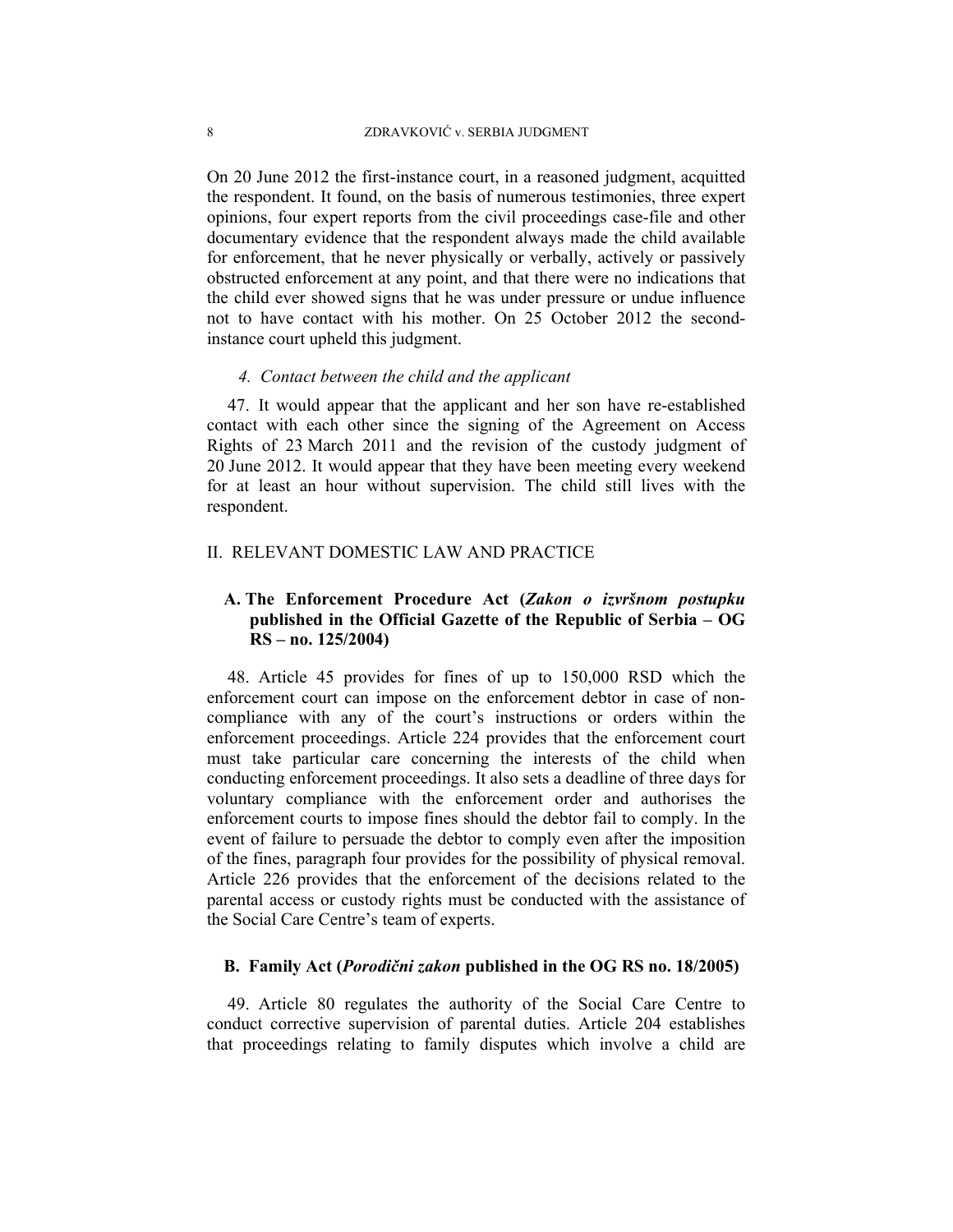urgent. Article 230 provides for the compulsory mediation and conciliation proceedings which must be conducted in parallel with divorce proceedings if the latter were not initiated by mutual agreement of the marital partners. It further provides that mediation and conciliation are conducted with the expert assistance of the Social Care Centre. Article 270 provides that civil courts, when deciding about awarding or retracting parental rights, must obtain the opinion from the Social Care Centre's experts.

## **C. Criminal Code (***Krivični zakonik* **published in the OG RS no. 85/2005, 88/2005, 107/2005, 72/2009 and 111/2009)**

#### **Abduction of Minor**

#### **Article 191**

"1. Whoever unlawfully detains or abducts a minor from a parent, adoptive parent, guardian or other person or institution entrusted with care of the minor or whoever prevents enforcement of decision granting custody of a minor to a particular person, shall be punished with a fine or imprisonment up to two years.

2. Whoever prevents enforcement of the decision of a competent authority setting out the manner of maintaining of personal relationships of a minor with parent or other relative, shall be punished with a fine or imprisonment up to one year."

### THE LAW

## I. ALLEGED VIOLATIONS OF ARTICLES 6 AND 8 OF THE **CONVENTION**

50. The applicant complained under Articles 6 § 1 and 8 of the Convention about the non-enforcement of the interim custody and access orders. She further complained, relying on Article 6 § 1 of the Convention, of the protracted length of the custody proceedings.

51. The relevant provisions of the said Articles read as follows:

#### **Article 6 § 1**

"In the determination of his civil rights and obligations ... everyone is entitled to a ... hearing within a reasonable time by [a] ... tribunal ..."

#### **Article 8**

"1. Everyone has the right to respect for his [or her] private and family life,....

2. There shall be no interference by a public authority with the exercise of this right except such as is in accordance with the law and is necessary in a democratic society... for the protection of health or morals, or for the protection of the rights and freedoms of others."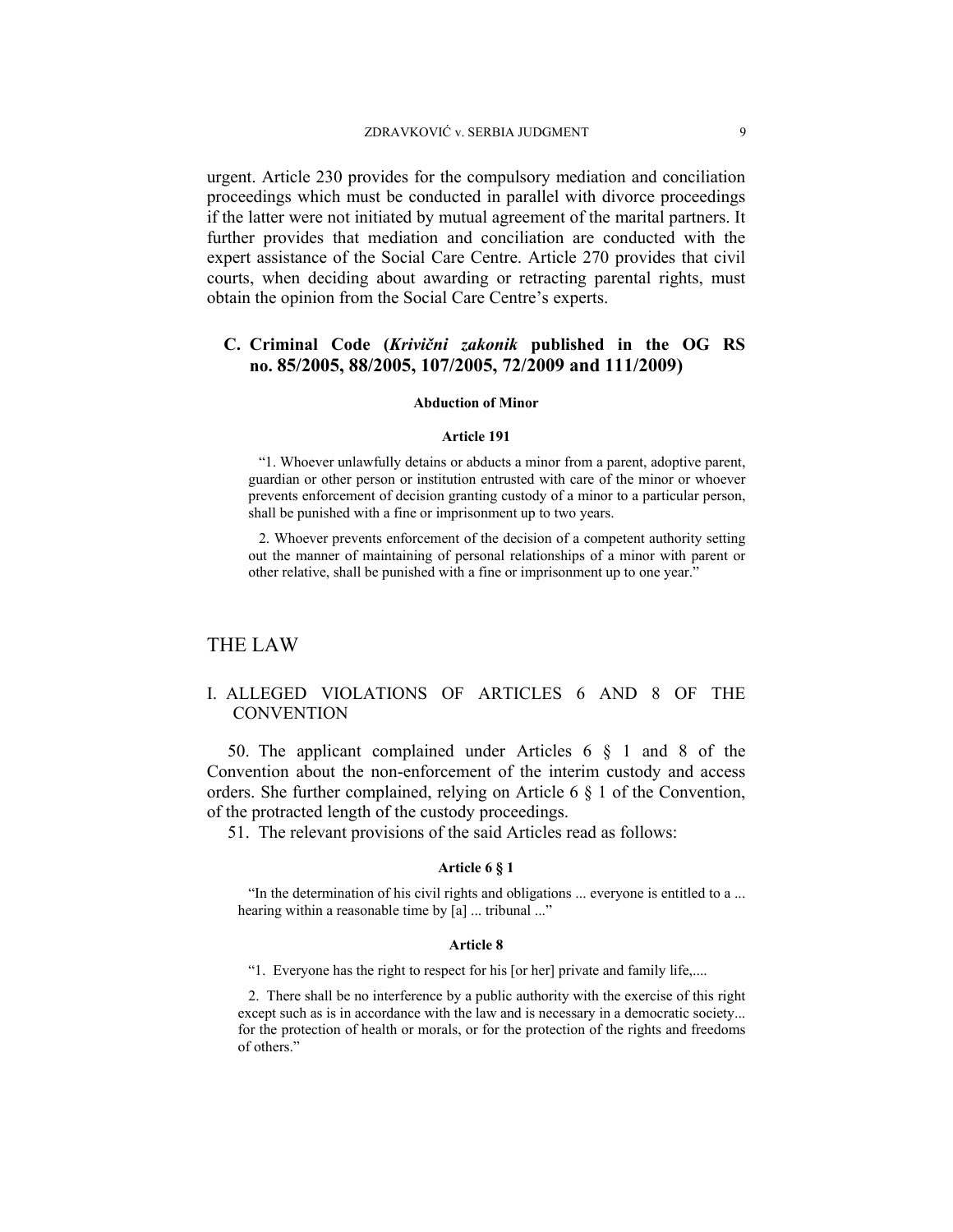### **A. Admissibility**

52. The Court notes that this complaint is not manifestly ill-founded within the meaning of Article 35  $\S$  3 (a) of the Convention. It further notes that it is not inadmissible on any other grounds. It must therefore be declared admissible.

### **B. Merits**

## *1. Regarding the non-enforcement of the interim access and custody orders, both considered under Article 6 § 1 of the Convention*

53. The Government argued firstly that the impugned proceedings had involved particularly complex and sensitive issues, further complicated by the fact that the applicant's child had consistently refused to go to live with the applicant. Secondly, the domestic authorities had made every effort to enforce the two interim orders in question whilst trying to protect the best interests of the child. Finally, the applicant had been resolute in rejecting a forcible transfer of custody in situations where such a transfer would have been possible, and instead favoured a gradual process of reunification through the imposition of fines and the assistance of the Social Care Centre.

The applicant reaffirmed her complaints.

54. The Court refers to its settled case-law to the effect that Article 6, *inter alia*, protects the implementation of final, binding judicial decisions which, in States that accept the rule of law, cannot remain inoperative to the detriment of one party. Accordingly, the execution of a judicial decision cannot be prevented, invalidated or unduly delayed (see, among other authorities, *Hornsby v. Greece*, judgment of 19 March 1997, *Reports of Judgments and Decisions* 1997-II, pp. 510-11, § 40; *Burdov v. Russia*, no. 59498/00, § 34, ECHR 2002-III; *Jasiūnienė v. Lithuania*, no. 41510/98, § 27, 6 March 2003; and *Damnjanović v. Serbia*, no. 5222/07, § 67, 18 November 2008).

55. The Court also notes that, irrespective of whether enforcement is to be carried out against a private or State actor, it is up to the State to take all necessary steps to execute a final court judgment as well as, in so doing, ensuring effective participation of its entire apparatus, failing which it will fall short of the requirements laid down in Article 6 § 1 (see, *mutatis mutandis*, in the child custody context, *Damnjanović*, cited above, § 68, and *Pini and Others v. Romania*, nos. 78028/01 and 78030/01, §§ 174-189, ECHR 2004-V).

56. The Court notes that the interim access order had remained unenforced from 22 September 2008, when its execution was ordered, until 13 July 2010 when it came to an end. The interim custody order remained unenforced from 4 December 2008 until 13 July 2010 when it came to an end. They, therefore, lasted approximately one year and ten months in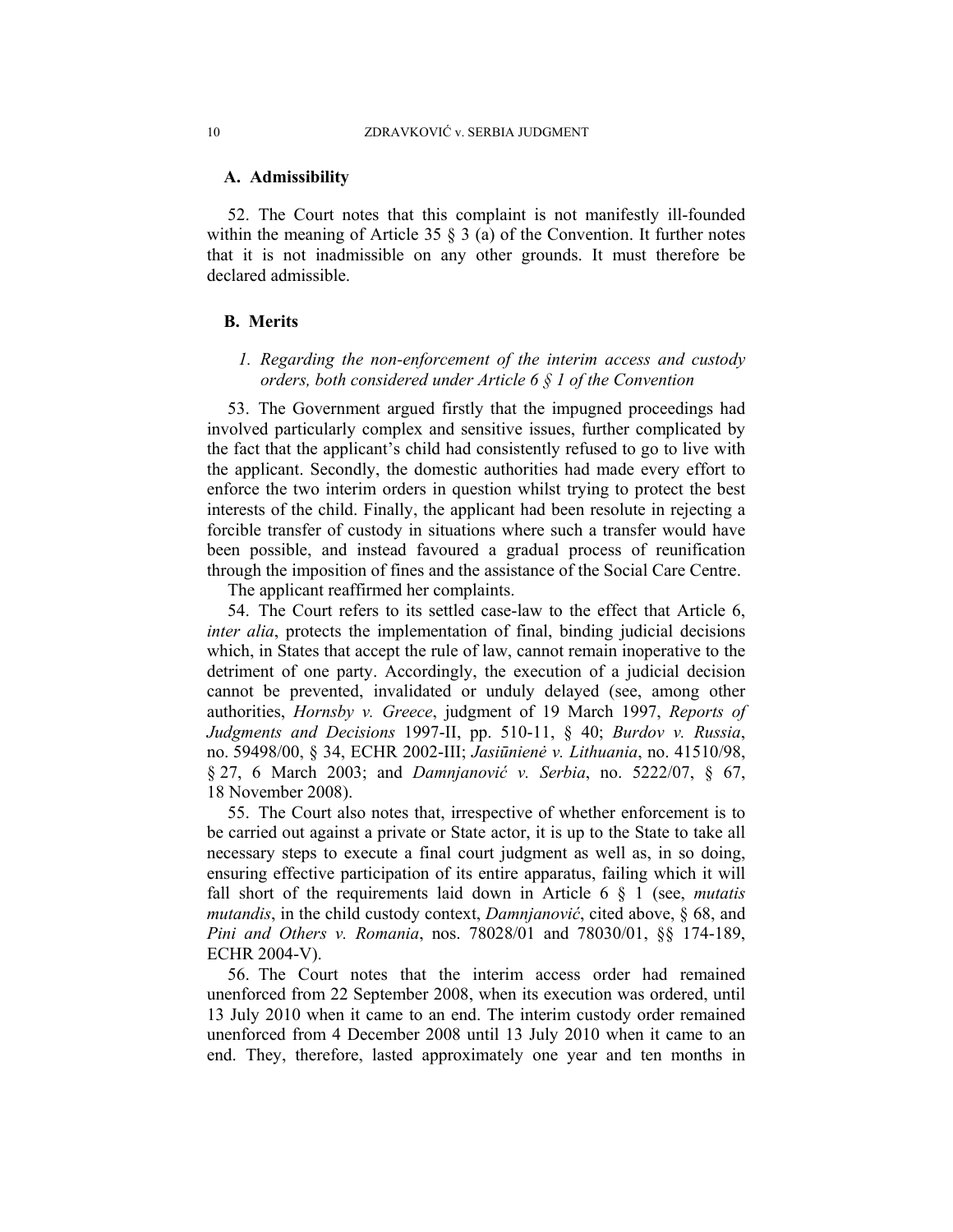relation to the applicant's interim access rights and approximately one year and eight months in relation to the applicant's interim custody rights. Secondly, these two sets of enforcement proceedings ran concurrently, since the domestic courts took the view that maintaining the interim access order would be an effective measure enhancing the likelihood of re-establishing contact between the child and the applicant before their reunion, given the circumstances of the case. Thirdly, the child, between nine and twelve years old at the time, had been unwilling to spend time with the applicant and had made it clear that he wanted to continue living with the respondent. Fourthly, the respondent himself had, for the most part, been uncooperative. Fifthly, the Social Care Centre, itself a State body which works closely with the civil and the enforcement courts, had played a constructive role in the proceedings. Sixthly, the domestic courts had imposed fines on several occasions in an attempt to secure the respondent's compliance. Lastly, the enforcement judge had ordered the physical transfer of custody to the applicant on several occasions, but the applicant, although she had acted with much diligence throughout the proceedings, had ultimately been unable physically to assume custody of the child in the absence of his explicit consent to this effect and the applicant's consistent refusal of the forcible measures.

57. In view of the above, the Court concludes that the State has taken all necessary steps to enforce the final custody judgment in her favour. There has, accordingly, been no violation of Article 6 § 1 of the Convention.

## *2. Regarding the non-enforcement of the interim access and custody orders, both considered under Article 8 of the Convention*

58. The Government maintained that there had been no violation of Article 8. They contended that the domestic courts had done everything in their power to have the decisions on interim access and custody rights enforced. They emphasised the active and constructive role of the courts and the Social Care Centre, which had finally led to regular meetings, at least, between the applicant and the child. They further maintained that the domestic authorities had had to strike a careful balance between the applicant's undisputed right to have a connection with her child and the best interests of the child, who was refusing any contact with her. They also maintained that the applicant's explicit and consistent refusal of the use of force against the respondent and the child expressed both during the enforcement attempts and during the parental therapy sessions, while understandable and commendable under the circumstances, had contributed to the inability of the domestic authorities to enforce the decisions. In any event, the child was strongly opposed to living with the applicant and the applicant's contact with the child improved only after the threat of a transfer of custody ceased following the 2011 Agreement on Access Rights and the revision of the 2009 judgment.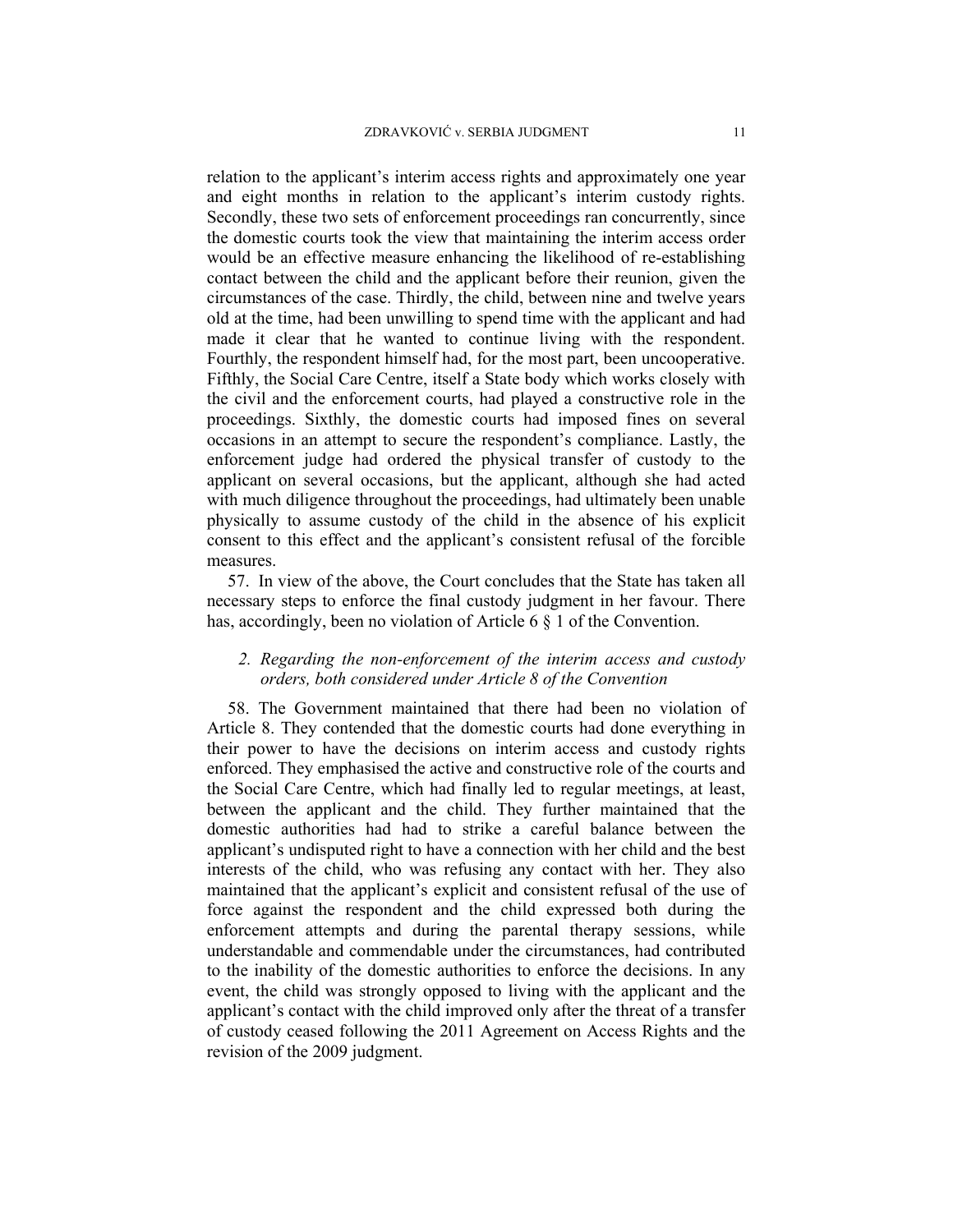59. The applicant reaffirmed her complaints. She furthermore asserted that the child had been systematically manipulated by the respondent into refusing contact with her and argued that the authorities should have taken more preparatory steps in order to secure the re-establishment of meaningful contact and the transfer of custody.

60. The Court notes that the mutual enjoyment by parent and child of each other's company constitutes a fundamental element of "family life" within the meaning of Article 8 of the Convention (see, among other authorities, *Monory v. Romania and Hungary*, no. 71099/01, § 70, 5 April 2005).

61. Moreover, even though the primary object of Article 8 is to protect the individual against arbitrary action by public authorities, there are, in addition, positive obligations inherent in an effective "respect" for family life. In both contexts, regard must be had to the fair balance to be struck between the competing interests of the individual and of the community as a whole; in both contexts the State enjoys a certain margin of appreciation (see *Keegan v. Ireland*, judgment of 26 May 1994, Series A no. 290, p. 19, § 49).

62. In relation to the State's obligation to implement positive measures, the Court has held that Article 8 includes for parents a right that steps be taken to reunite them with their children and an obligation on the national authorities to facilitate such reunions (see, among other authorities, *Ignaccolo-Zenide v. Romania*, no. 31679/96, § 94, ECHR 2000-I; *Nuutinen v. Finland*, no. 32842/96, § 127, ECHR 2000-VIII; and *Iglesias Gil and A.U.I. v. Spain*, no. 56673/00, § 49, ECHR 2003-V).

63. What is decisive is whether the national authorities have taken all such necessary steps to facilitate the execution as can reasonably be demanded in the specific circumstances of each case (see, *mutatis mutandis*, *Hokkanen v. Finland*, 23 September 1994, § 58, Series A no. 299-A; *Ignaccolo-Zenide*, cited above, § 96; *Nuutinen*, cited above, § 128; and *Sylvester v. Austria*, nos. 36812/97 and 40104/98, § 59, 24 April 2003).

64. In this context, the adequacy of a measure is to be judged by the swiftness of its implementation, as the passage of time can have irremediable consequences for relations between the child and the parent who do not cohabit (see *Ignaccolo-Zenide*, cited above, § 102).

65. Finally, the Court has held that, although coercive measures against children are not desirable in this sensitive area, the use of sanctions cannot be ruled out in the event of unlawful behaviour by the parent with whom the child lives (see *Ignaccolo-Zenide*, cited above, § 106).

66. It was common ground that the bond between the applicant and her child fell within the scope of "family life" within the meaning of Article 8 of the Convention.

67. The Court notes that the interim access order had remained unenforced from 22 September 2008, when its execution was ordered, until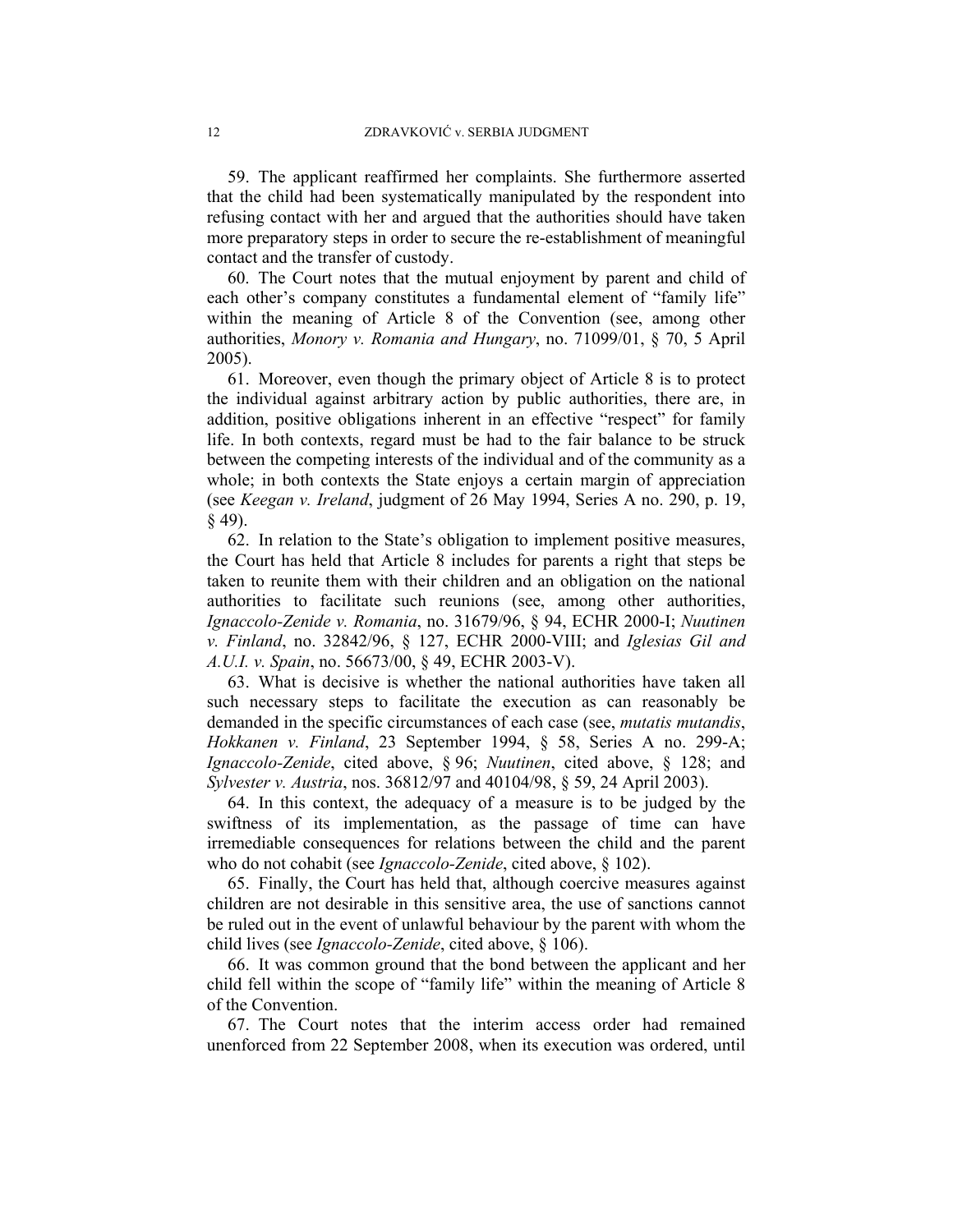13 July 2010 when it came to an end. The interim custody order remained unenforced from 4 December 2008 until 13 July 2010 when it came to an end. Secondly, the Court notes the constructive approach taken by the domestic courts in deciding to run the two sets of proceedings concurrently in order to facilitate re-establishment of the contact between the applicant and the child which was intended to result in their reunion. This also provided the domestic authorities with additional possibilities, such as inschool counselling of the child, corrective supervision of parental rights, supervised meetings between the applicant and the child and parental therapy, all of which were implemented in a diligent and timely manner. Thirdly, the domestic courts had resorted to fining the respondent on several occasions in an attempt to secure his compliance. Fourthly, while the domestic courts were unable to enforce all the aspects of the access order because of the respondent's lack of cooperation and the child's refusal to be alone with the applicant, they gradually re-established the contact between them. Lastly, but most importantly, on at least two occasions - on 22 December 2008 and 1 April 2009  $-$  the authorities attempted a physical transfer of custody under threat of the use of force, but the applicant was unable to physically assume custody of the child as he refused to leave the respondent and on one occasion ran away.

68. In view of the above, the Court finds that the State has taken the necessary steps to enforce the interim custody order in question. There has, accordingly, been no violation of Article 8 of the Convention.

## *3. Regarding the length of the custody proceedings, considered under Article 6 § 1 of the Convention*

69. The Government reiterated their argument that the impugned proceedings had involved particularly complex issues since the child did not want to live with the applicant. They further maintained that the domestic courts had acted diligently, that the first-instance judgment had been delivered one year and six months after the initiation of the proceedings, that the second-instance court had taken less than seven months to decide on appeal – after which the custody judgment had become final and enforceable – and that the Supreme Court had delivered its decision within six months of the delivery of the second-instance judgment.

70. The applicant reaffirmed her complaints.

71. According to the Court's case-law, the reasonableness of the length of proceedings has to be assessed, in particular, in the light of the complexity of the case and of the conduct of the applicant and of the relevant authorities. In cases relating to civil status, what is at stake for the applicant is also a relevant consideration and special diligence is required in view of the possible consequences which excessively lengthy proceedings may have, notably on enjoyment of the right to respect for family life (see, among other authorities, *Laino v. Italy* [GC], no. 33158/96, § 18,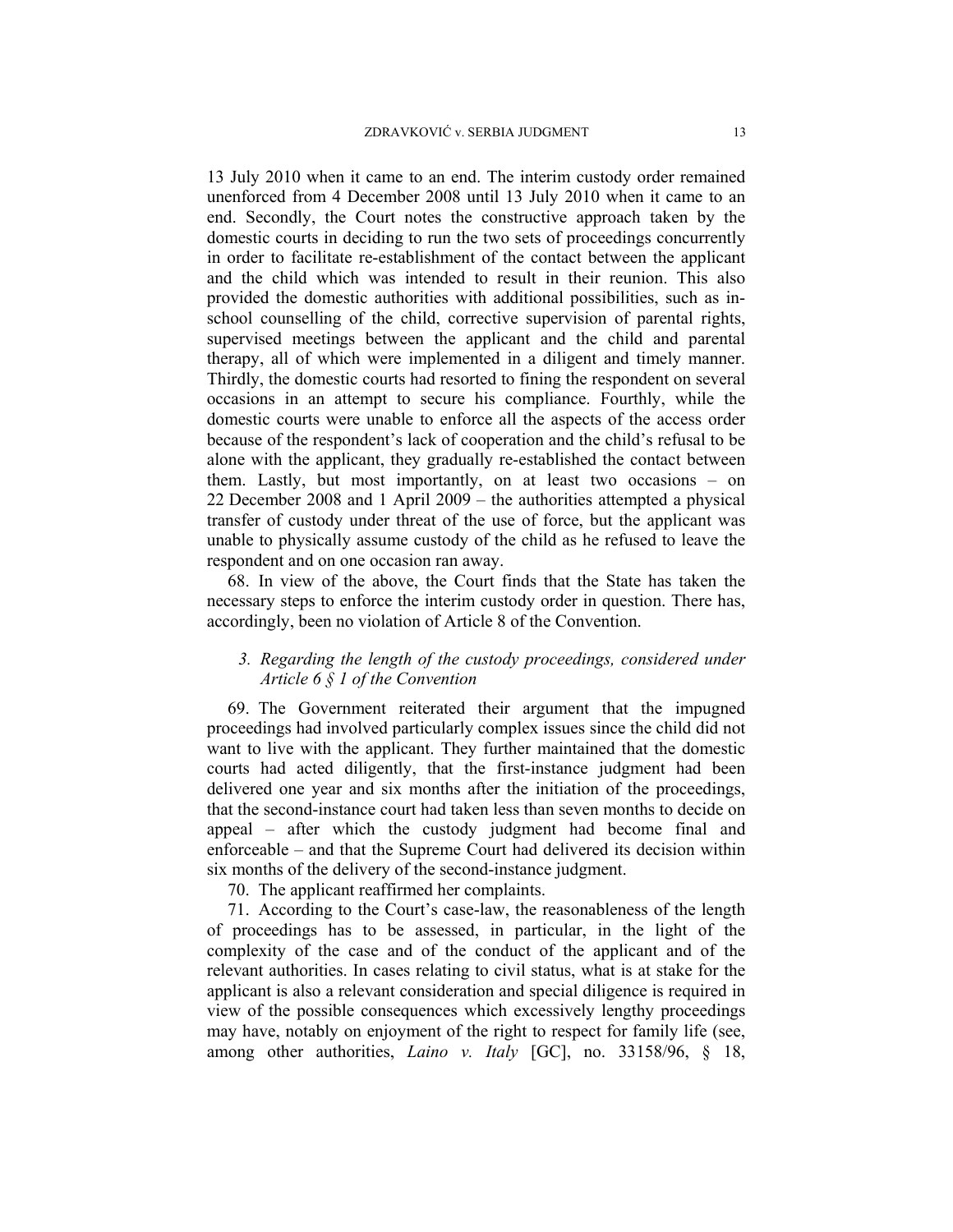ECHR 1999-I; *Maciariello v. Italy*, 27 February 1992, § 18, Series A no. 230-A; and *M.C. v. Finland* (dec.), no. 28460/95, 25 January 2001).

72. Turning to the present case, the Court notes that the impugned proceedings commenced on 19 May 2008, that the final judgment was delivered by the second-instance court on 13 July 2010 and that the Supreme Court of Cassation, acting as a court of third instance, delivered its judgment on 18 January 2011. The overall length of these proceedings, which were conducted before three levels of jurisdiction was, therefore, one day short of two years and eight months. The Court further notes that the first-instance court swiftly issued the orders on interim measures that were immediately enforceable, that no significant delays imputable to authorities have been detected in the conduct of the proceedings, and that the case was of some complexity, given the child's refusal to live with the applicant or even to maintain contact with her.

73. In the overall circumstances, whilst taking into account what was at stake for the applicant and her son, the Court does not find that the length of the proceedings was excessive. There has, accordingly, been no violation of Article 6 § 1 of the Convention.

## FOR THESE REASONS, THE COURT

- 1. *Declares*, unanimously, the application admissible;
- 2. *Holds*, by five votes to two, that there has been no violation of Article 6 § 1 of the Convention;
- 3. *Holds*, by five votes to two, that there has been no violation of Article 8 of the Convention.

Done in English, and notified in writing on 20 September 2016, pursuant to Rule 77 §§ 2 and 3 of the Rules of Court.

Deputy Registrar President

Fatoș Aracı Luis López Guerra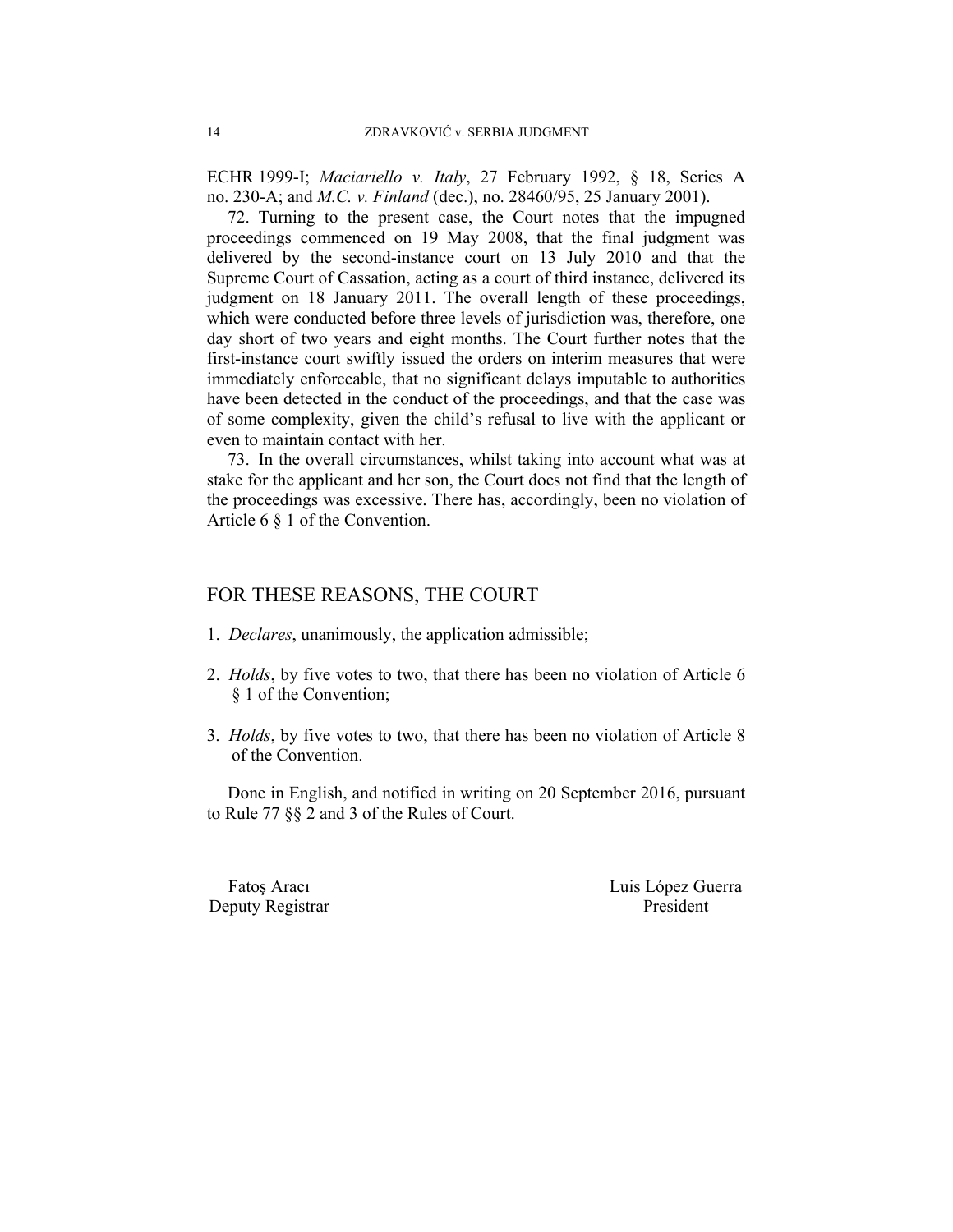In accordance with Article 45 § 2 of the Convention and Rule 74 § 2 of the Rules of Court, the separate opinions of Judges Pastor Vilanova and Serghides are annexed to this judgment.

> L.L.G. F.A.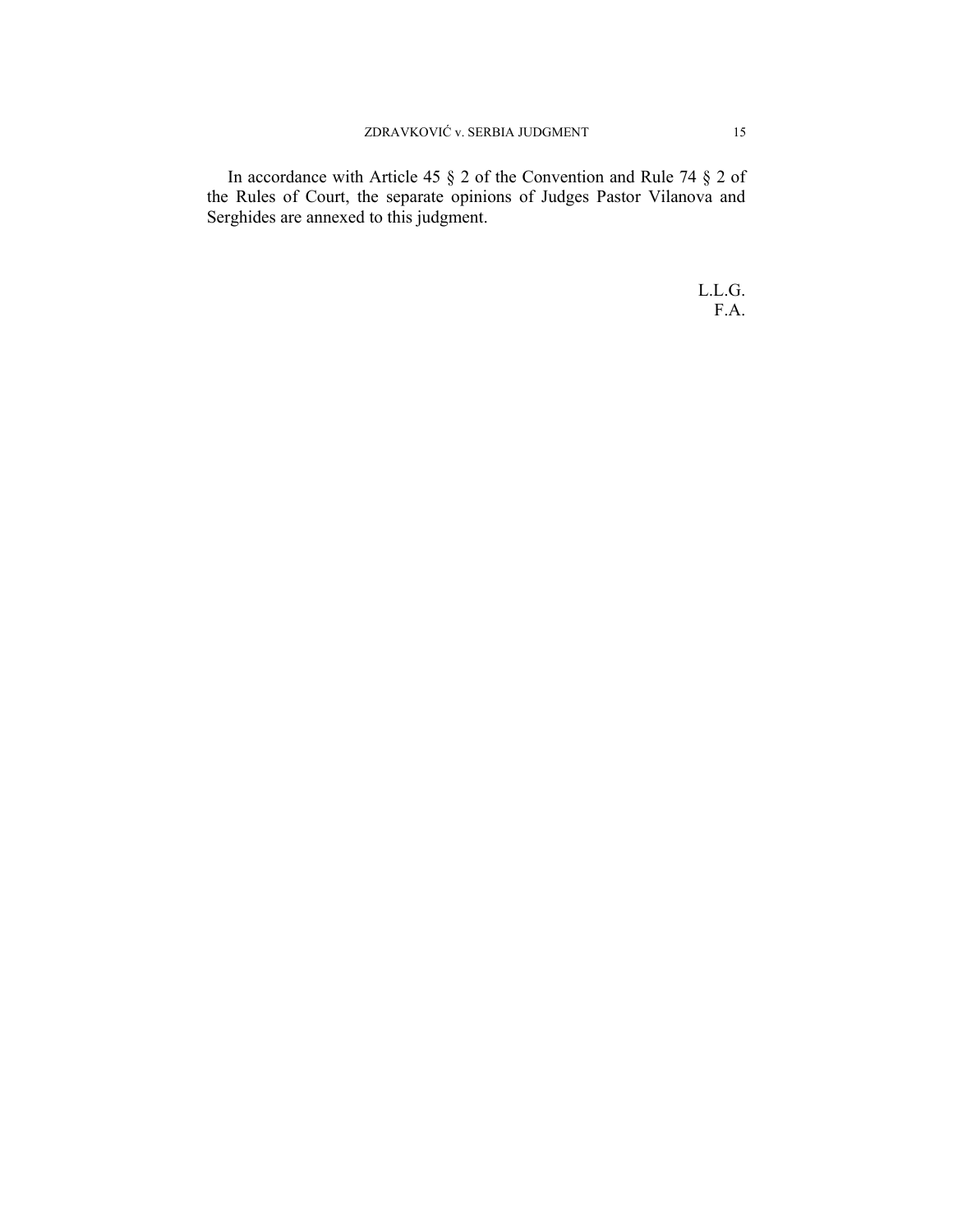## DISSENTING OPINION OF JUDGE PASTOR VILANOVA

The Court has concluded, by a large majority (five votes to two), that there has been no violation of Articles 6 and 8 of the Convention in the present case. To my regret, I cannot agree with this decision.

Our case-law has acknowledged the right to the execution of final binding judicial decisions (see, among other authorities, *Hornsby v. Greece*, 19 March 1997, § 40, *Reports of Judgments and Decisions* 1997-II), but has also found that the mutual enjoyment by parent and child of each other's company constitutes a fundamental element of "family life" (see *Monory v. Romania and Hungary*, no. 71099/01, § 70, 5 April 2005).

In the present case, the Serbian courts granted the applicant sole custody of her nine-year-old son on two occasions (the order of 11 November 2008 and the judgment of 24 November 2009 in which she was also granted a divorce) and, prior to that, she had been granted extensive access rights (order of 8 July 2008). Nevertheless, these judicial decisions have never been effectively executed, because of obstructive manoeuvres on the part of the child's father. Proof of the facts mentioned above is to be found in the remarkable reports by the Social Care Centre issued on 12 February and 31 March 2010 (see paragraph 29 of the judgment), according to which the father had cooperated in form only, failing to take any steps to encourage any contact between the child and the applicant. Currently, the applicant visits her child for only an hour per week (see paragraph 47) after the domestic courts granted custody to the father in the judgment of 20 June 2012 ...

The Court dismissed the applicant's complaints on the grounds that the Serbian authorities had done everything in their power to enforce the judicial decisions. More specifically, the majority of the Court reached this result by finding that: (a) the domestic courts had imposed fines on the child's father; (b) the applicant had refused the use of forcible measures to get her son back; (c) contact between the applicant and her son had been restored gradually; (d) supervisory measures had been adopted to rebuild ties; and (e) the child wanted to remain with his father.

To my regret, I am unable to agree with that solution.

The Court's case-law is well established regarding the positive obligation of States to reunite children with their parents by taking all necessary steps (see *Ignaccolo-Zenide v. Romania*, no. 31679/96, § 94, ECHR 2000-I, and *Iglesias Gil and A.U.I. v. Spain*, no. 56673/00, § 49, ECHR 2003-V). On that subject the Court has in the past noted that "the adequacy of the measures is to be judged by the swiftness of their implementation" (see *Karadžić v. Croatia,* no. 35030/04, § 62, 15 December 2005), with a view to avoiding the possible harmful effects that the passage of time can have on the relationship between the parent and the child (see *H.N. v. Poland*, no. 77710/01, § 73, 11 September 2005). Notwithstanding the margin of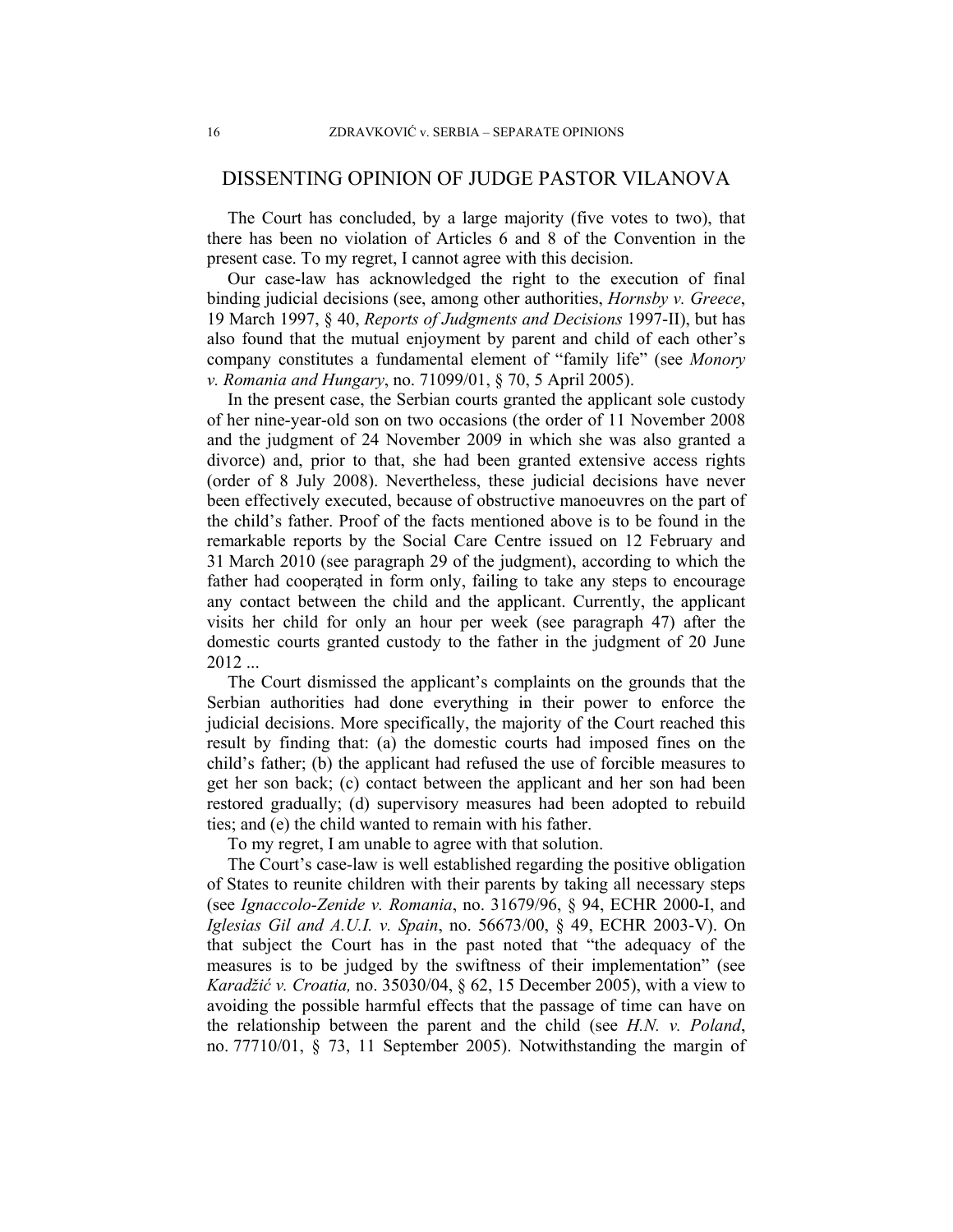appreciation enjoyed by States, what is relevant is the suitability of the decisions carried out by national authorities when exercising their power of appreciation (see *Hokkanen v. Finland*, 23 September 1994, § 55, Series A no. 299-A).

In my humble opinion, these procedural requirements have not been met on this occasion. It is true that the judge imposed two fines amounting to 1,000 euros (EUR) and EUR 1,500 on the applicant's former husband. It can be said that these measures have failed. The fines were not dissuasive, as is shown by the fact that the father decided to pay them rather than making any effort to return the child to his mother, who actually had legal custody of him. Besides, the economic capabilities of the father are not known to the Court. Regardless of this, the fines came very late (I deduce that the sums were paid, at the earliest, during the first half of 2010, whereas the order was supposed to be executed on 8 July 2008). Furthermore, despite the reluctance of the father to voluntarily execute the civil decisions adopted against him, the civil judge did not even consider initiating any criminal proceedings against him. By contrast, it was left to the applicant to institute criminal proceedings herself.

The fact that the mother rejected the use of force (in her child's interests) did not exempt the judge from fulfilling the positive obligations within the meaning of Articles 6 and 8. In the light of the non-voluntary execution of the judicial decisions by the father, it was the responsibility of the judge to properly exercise the functions emanating from his authority. However, he failed to intervene properly, as he had no personal involvement in the settlement of this conflict other than an unsuccessful journey to the child's (and father's) home (on 22 December 2008) and to the Social Care Centre's premises (on 1 April 2009). A new forcible transfer was planned to take place on 9 March 2011. We do not know the details of that last unsuccessful attempt. It is relevant to highlight that during a period of two and a half years the Serbian authorities scheduled only three dates for delivering effective justice to the applicant.

As for the argument concerning the gradual restoration of contact between mother and son, it lacks any convincing evidence.

The Court's judgment says that the Serbian authorities have done their best to execute the domestic court decisions in favour of the applicant. It turns out, however, that even the Serbian Ombudsman reminded the appropriate Social Care Centre officials "of their actual powers under domestic law and of measures that they could have envisaged to enable such a reunion" (see the report of 21 April 2011 communicating the application to the Government, paragraph 44).

In the same vein, I consider that there has been a breach of Article 6 owing to the non-execution of enforceable judgments and the slowness that characterised the decision-making process in the present case. The majority of the Court consider that the overall length of the proceedings, almost three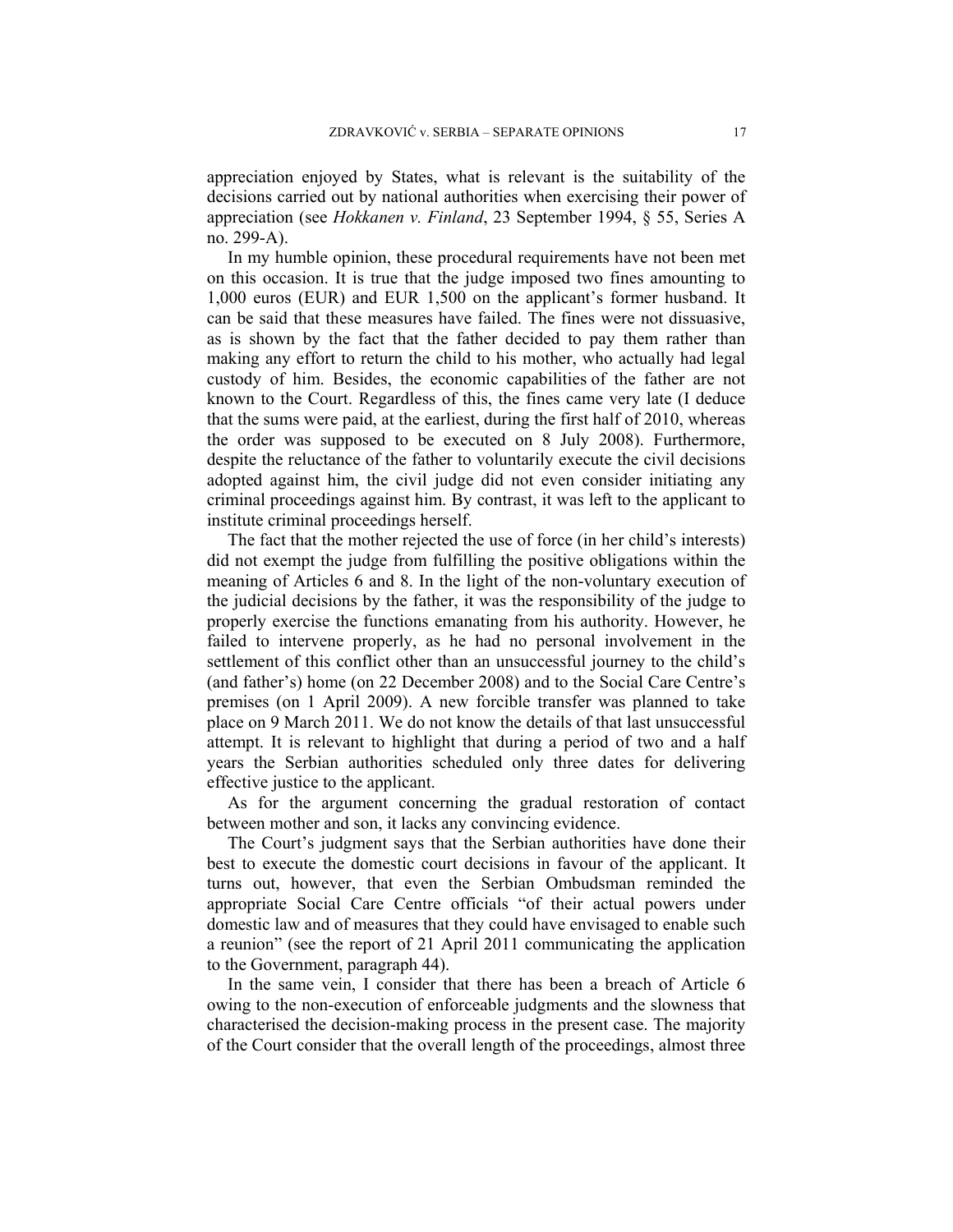years, was due to their complexity as a result of the child's refusal to live with the applicant (see paragraph 72 of the judgment). I take the opposite view, especially considering the nature of the family interests in conflict and the experts' conclusions (see the Mental Care Institute's report of 27 May 2009, mentioned in the report communicating the application) emphasising the psychological pressure exerted by the child's father that made the statement by the infant pointless.

Consequently, the dismissal of the applicant's complaints amounts to legitimising the father's wrongdoing, discrediting the authority of *res judicata* and, more importantly, penalising the child, all of which factors raise a serious question affecting the interpretation of the Convention.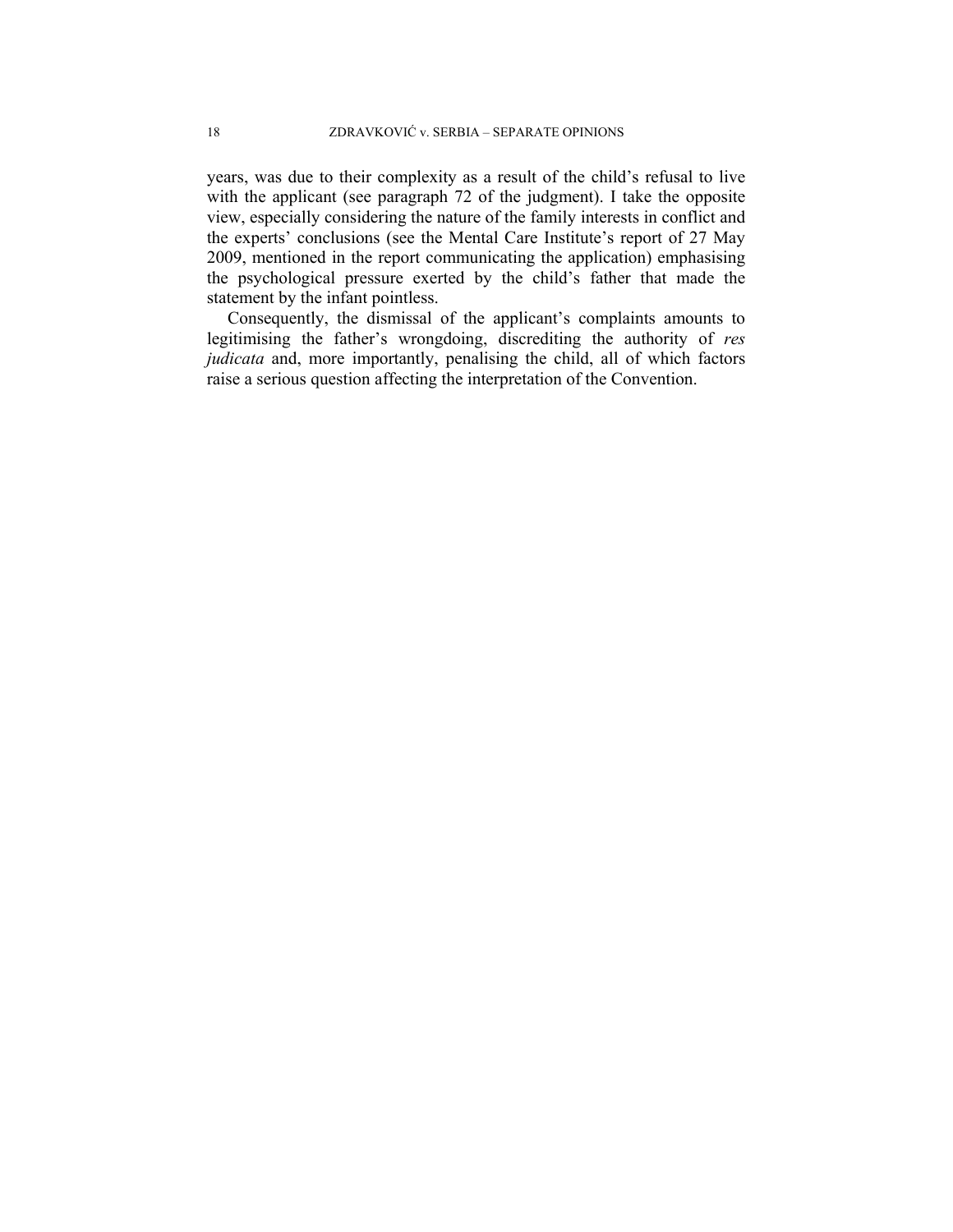## DISSENTING OPINION OF JUDGE SERGHIDES

1. With great respect to the majority I disagree with their finding that there has been no violation of Article 6 § 1 and Article 8 of the Convention in the present case, for the following reasons.

2. Under Article 6 § 1 and Article 8 of the Convention, especially read in conjunction with Article 1, the State has an inherent positive obligation to find ways and take all necessary preparatory, preventive, corrective or repressive steps or actions to enforce custody or access orders issued by its courts. Unlike any of the other provisions of the Convention that employ the terms "right" or "freedom", Article 8 employs the phrase "right to respect" with regard to family relations. This is due to the nature of family relations, which makes them so important and at the same time so delicate and sensitive, and, which should therefore be treated accordingly by the State when exercising its inherent negative and positive obligations to protect the rights arising from or concerning these relations. As has been held in *Iglesias Gil and A.U.I. v. Spain* (no. 56673/00, § 48, ECHR 2003-V), there are positive obligations inherent under Article 8 "in an effective 'respect' for family life", which are in addition to the essential object of this provision, namely to protect the individual against arbitrary actions by public authorities.

3. With regard to the above obligation, the majority pertinently remark in paragraph 62 of the judgment:

"In relation to the State's obligation to implement positive measures the Court has held that Article 8 includes for parents the right that steps be taken to reunite them with their children and an obligation on the national authorities to facilitate such reunions ..."

Similarly, in *Kosmopoulou v. Greece* (no. 60457/00, § 44, 5 February 2004) the Court held:

"As to the State's obligation to take positive measures, the Court has repeatedly held that Article 8 includes a right for parents to have measures taken with a view to their being reunited with their children, and an obligation for the national authorities to take such measures. This applies not only to cases dealing with the compulsory taking of children into public care and the implementation of care measures, but also to cases where contact and residence disputes concerning children arise between parents and/or other members of the children's family (*Hokkanen v. Finland*, judgment of 23 September 1994, Series A no. 299, p. 20, § 55)."

Furthermore, in *Sahin v. Germany* ([GC], no. 30943/96, §§ 39 and 41, ECHR 2003-VIII) the Court held*:*

...

"The human rights of children and the standards to which all States must aspire in realising these rights for all children are set out in the United Nations Convention on the Rights of the Child. The convention entered into force on 2 September 1990 and has been ratified by 191 countries, including Germany.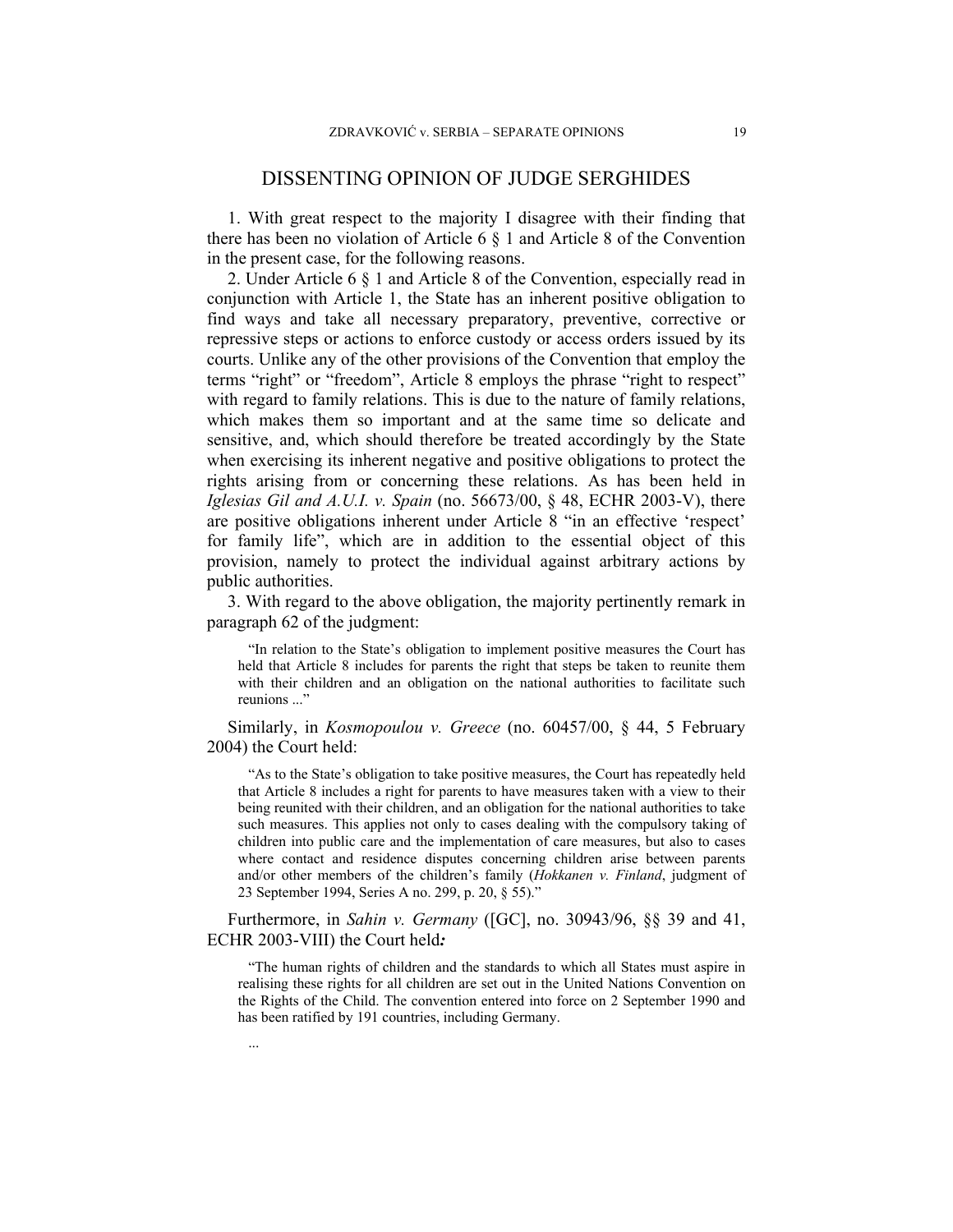... Moreover, States parties have to ensure that a child is not separated from his or her parents against their will unless such separation is necessary for the best interests of the child, and respect the right of a child who is separated from one or both parents to maintain personal relations and direct contact with both parents on a regular basis, except if it is contrary to the child's best interests (Article 9)."

On 12 March 2001 Serbia ratified the United Nations Convention on the Rights of the Child, to which reference is made by the Court in *Sahin.* 

4. In paragraph 55 of the judgment in the present case, the majority refer to the obligation for the State to take all necessary steps to execute national judgments:

"The Court also notes that, irrespective of whether enforcement is to be carried out against a private or State actor, it is up to the State to take all necessary steps to execute a final judgment as well as, in so doing, ensuring effective participation of its entire apparatus, failing which it will fall short of the requirements laid down in Article 6 § 1 (see, *mutatis mutandis*, in the child custody context, *Damnjanović*, cited above, § 68, and *Pini and Others v. Romania*, nos. 78028/01 and 78030/01, §§ 174- 189, ECHR 2004-V)."

In *Yuriy Nikolayevich Ivanov v. Ukraine* (no. 40450/04, § 51, 15 October 2009) the Court reiterated that "the right to a court protected by Article 6 would be illusory if a Contracting State's domestic legal system allowed a final, binding judicial decision to remain inoperative to the detriment of one party".

I believe that the above obligation of the State does not apply only to final judgments, but also to all orders of the national courts of a positive character, whether final or interim, since the rule of law is indivisible and observance of it is mandatory. Besides, the majority seem to have taken it for granted that the efficiency of a legal system extends to the execution of binding interim orders granting access and custody.

It is to be noted that on 24 November 2009 the first-instance Serbian court granted sole custody of the child to the applicant. This judgment, of a permanent character, replaced and repealed the interim access and custody orders of 8 July 2008 and 11 November 2008, respectively. On 13 July 2010 and 18 January 2011 the second-instance Court and the Supreme Court of Cassation, respectively, upheld the judgment of 24 November 2009.

In the present proceedings the applicant complained about the nonenforcement not only of the interim access and custody orders, but also of the final custody judgment in her favour. This complaint, however, was rejected at the admissibility stage, under Article 35 §§ 1 and 4 of the Convention, for non-exhaustion of domestic remedies. Although it has been rejected and cannot be examined and determined again, that does not prevent the Court at this stage from looking at what happened after the judgment became final, which may shed light on what happened before, as regards the issue of non-compliance with the interim orders. This is justified, since usually there is continuity in family matters and issues, which can better be apprehended if seen in the context of the Aristotelian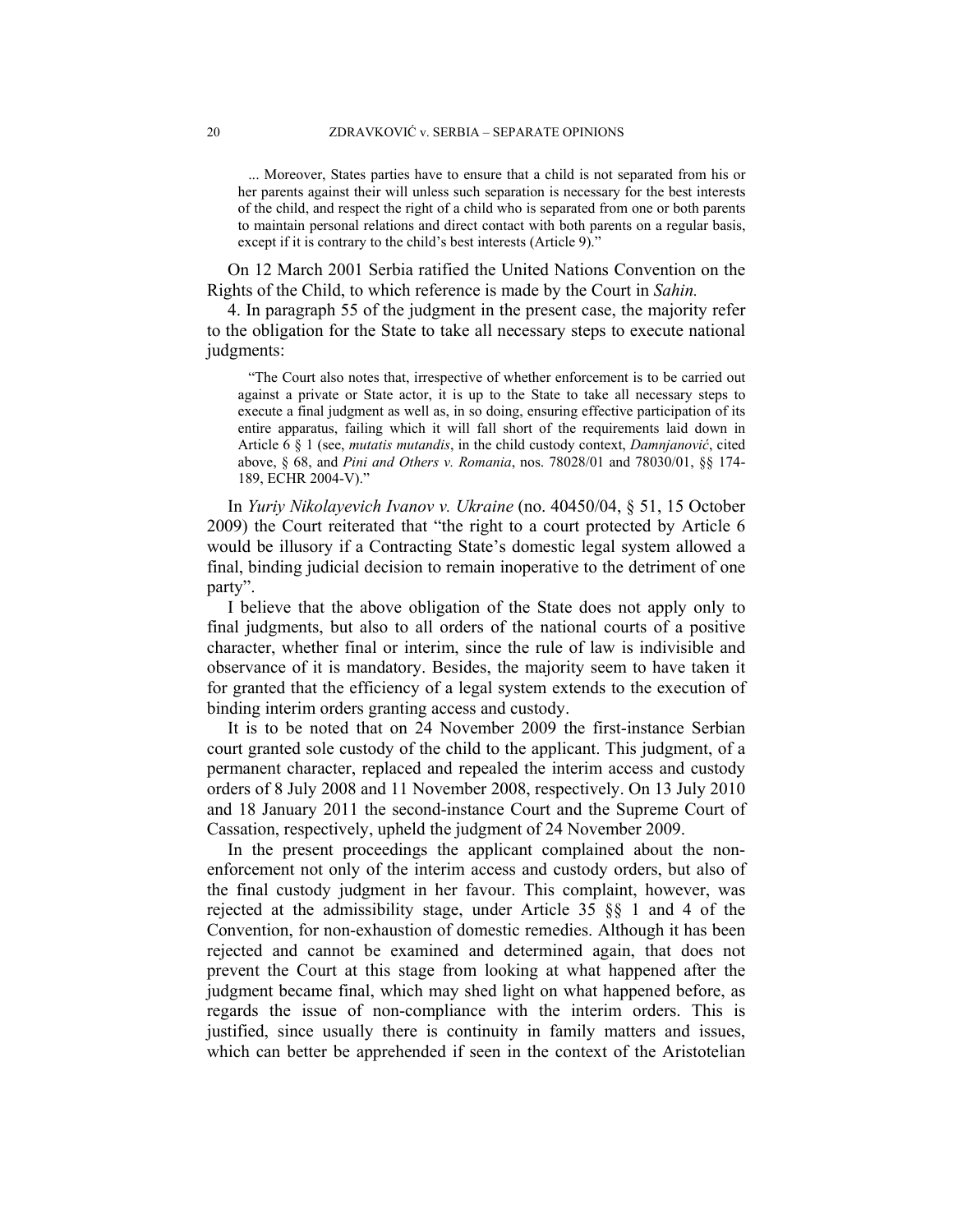notion of time, as motion in respect of "before" and "after" (Aristotle, *Physics*, Book IV, Part 11). It should be noted that the majority also refer to the subsequent events mentioned above.

5. As was held in *Guzzardi v. Italy* (6 November 1980, § 106, Series A no. 39), "... the Court may take cognisance of all questions of fact or of law arising in the course of the proceedings instituted before it; the only matter falling outside its jurisdiction is the examination of complaints held ... to be inadmissible...". This *ex officio* approach of the Court, which I fully endorse for the purposes of this opinion, is in conformity with the objective character of the Convention. The Court "has to examine in the light of the Convention as a whole the situation impugned by an applicant" and "in the performance of this task", it is "notably free to give to the facts of the case, as found to be established by the material" before it "a characterisation in law different from that given to them by the applicant" (see Leo Zwaak in P. Van Dijk *et al.* (eds.), *Theory and Practice of the European Convention on Human Rights*, 4th edn., Antwerp-Oxford, 2006, p. 192 and note 394, referring to *Guzzardi*).

6. Based on the principle of the rule of law and that of the effectiveness of the Convention provisions, the positive obligation of the State to protect children is imposed not only on the judicial authority (judiciary), but also on the other two branches of State authority, the legislative and the executive, each one within the ambit of their powers, respecting each other. The preamble of the European Convention on the Exercise of Children's Rights provides:

"Having regard to the United Nations Convention on the rights of the child and in particular Article 4 which requires States Parties to undertake all appropriate legislative, administrative and other measures for the implementation of the rights recognised in the said Convention."

The rule of law, to which the preamble to the European Convention on Human Rights refers, together with the principle of democracy, incorporates not only the rules of domestic substantive law and procedure and the decisions of the national courts, but also the provisions of the Convention and the case-law of this Court.

7. In its decision to communicate the application in the present case to the Government, the Court put additional questions to them, one of which was a request to "... explain the procedural and other measures available to the judicial, social welfare and law enforcement authorities in domestic law at the material time for enforcing custody arrangement such as the present one, i.e. in cases in which a parent allegedly refuses to cooperate or obstructs the enforcement of the custody decision in favour of the other parent or where the child/ren object/s [*sic*] to being reunited with the parent who has been awarded custody?". The Government were further invited "to submit relevant legislation demonstrating that the judicial and the social/children care systems were organised in such a way as to enable the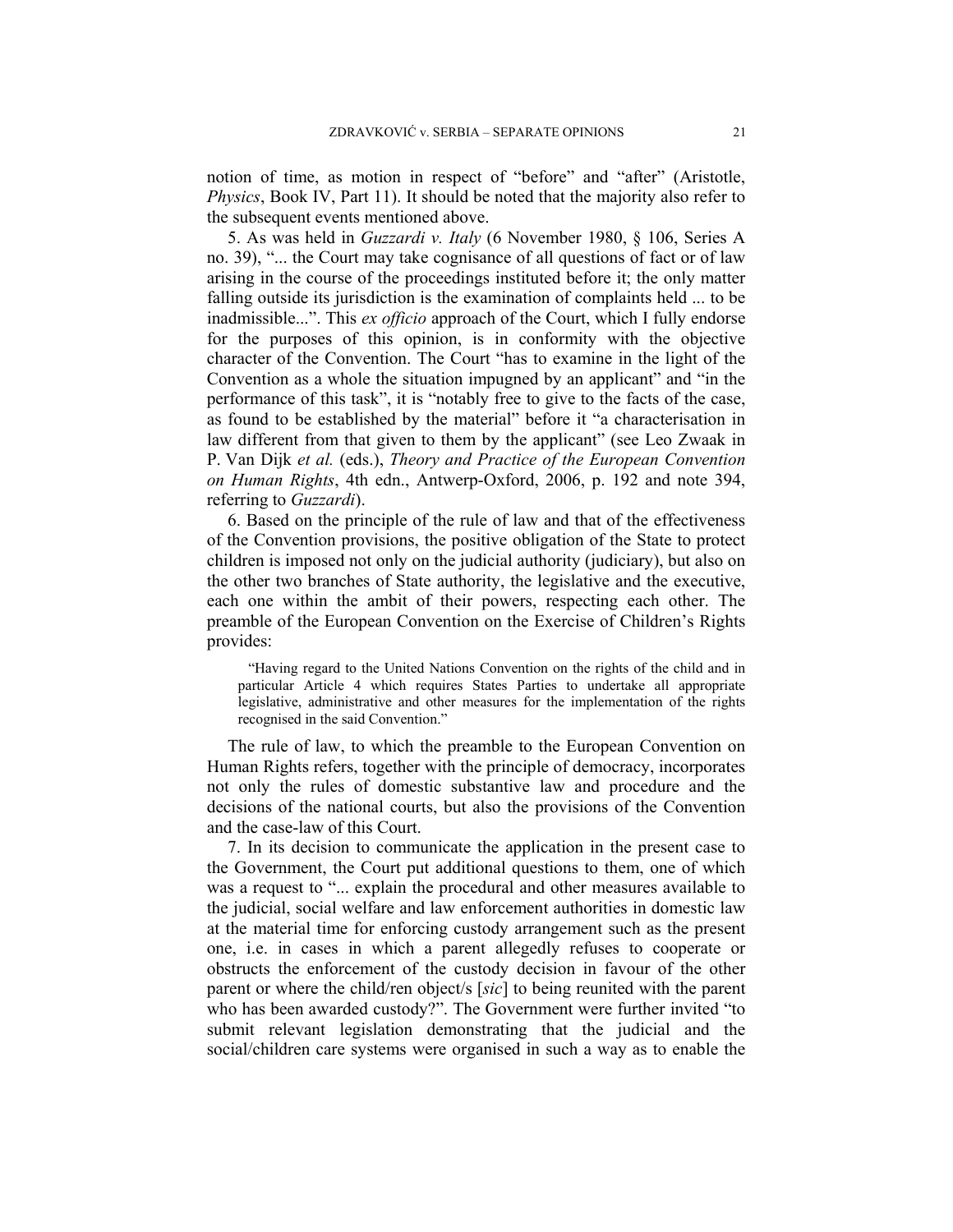domestic courts/competent authorities to comply with the positive obligations inherent in effective 'respect' for family life before and after 2005".

Having examined the answer given by the Government, I am of the view that the Serbian legal framework failed as a whole, in relation to the facts of the case, to provide deterrent machinery or methods for enforcing access and custody orders and punishing non-compliance with or disobedience of such orders.

8. On four occasions, namely on 4 May 2009, 6 June 2009, 26 June 2009 and 25 March 2011, the Serbian civil enforcement court, on the basis of Articles 45 and 224 of the Enforcement Procedure Act, ordered the child's father (from now on referred to as "the respondent") to pay a fine on account of his failure to prepare the child in appropriate psychological terms for contact with his mother. On 5 October 2009 the competent secondinstance Court rejected the respondent's appeals against the fines. It is to be noted that the power of the civil enforcement court to impose fines is quasicriminal, because this penalty is comparable to a criminal-law punishment, although it is not of a particularly deterrent nature.

9. As is stated in paragraph 29 of the majority's judgment:

"On 12 February and 31 March 2010 the Social Care Centre informed the enforcement judge that its psychological therapies in respect of the family in question had produced no results ... According to their reports, it became clear that the respondent had cooperated in form only and had in fact failed to take steps to encourage the child to have substantive contact with the applicant".

Only after the applicant had unsuccessfully exhausted all legal procedures for enforcing the orders in her favour, and only after she had signed an agreement on access and later on accepted the revision of the custody order, which had been in her favour, did she eventually re-establish some contact with her child. As the majority find in the judgment, there was a lack of cooperation on the part of the respondent (see paragraphs 56 and 67) "and the applicant's contact with the child improved only after the threat of the transfer of custody ceased, following the 2011 Agreement on Access Rights and the revision of the 2009 judgment" (see paragraphs 47 and 58). The above observations by the majority show the influence the father had on his child, as well as his passive resistance towards the enforcement of the courts' orders. The judicial ascertainment of a person's subjective interest or of the purpose motivating actions or omissions on his part is frequently difficult and it is not the task of this Court to decide on such matters. But the above observations by the majority are well justified, especially having regard to the following facts: (a) the national court granted the applicant custody of the child, considering her the most suitable parent to have custody; (b) the respondent did not encourage the child to have contact with his mother and because of this omission, or passive conduct or inaction, was repeatedly found to be in contempt and was punished by the civil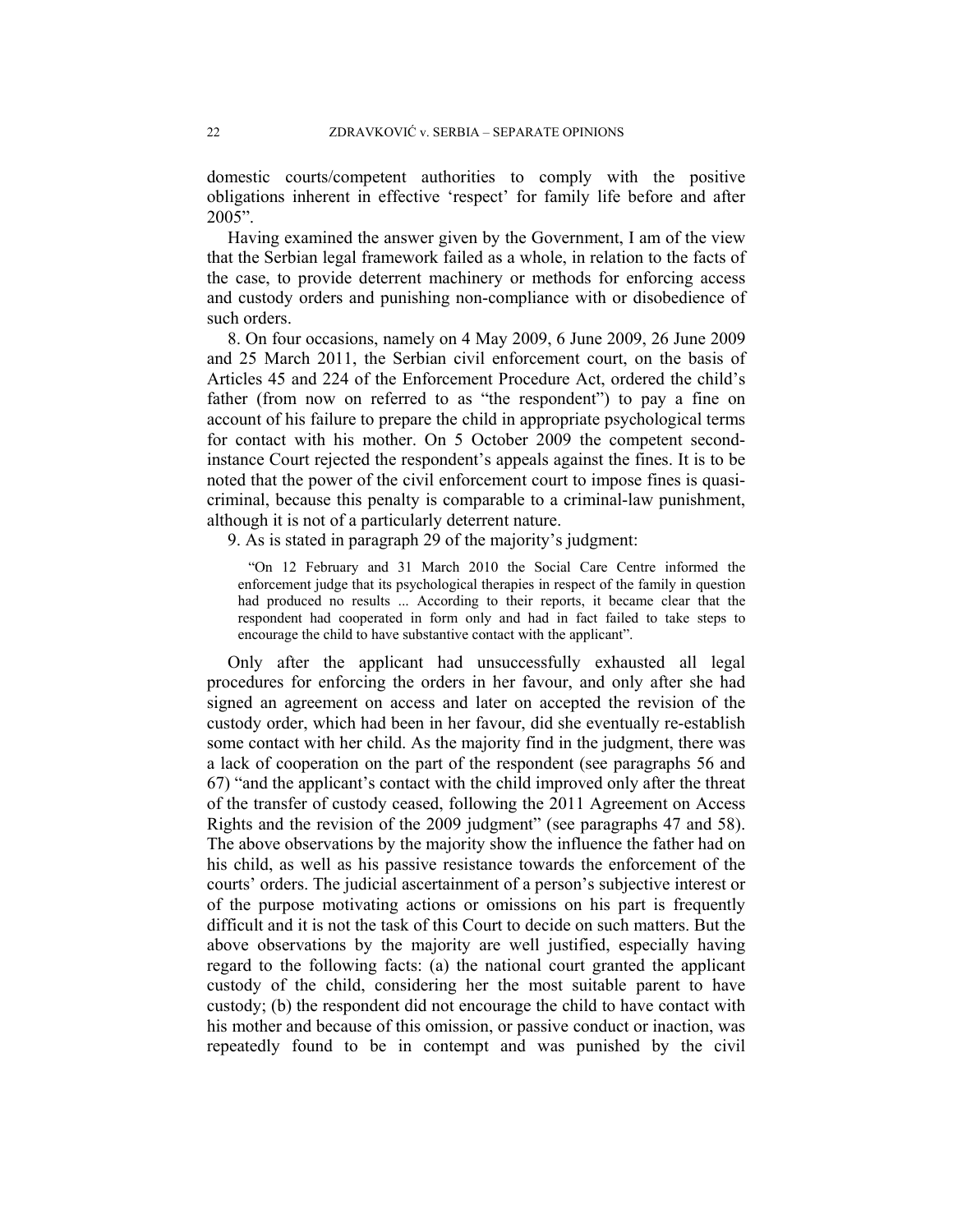enforcement court; and (c) the child started having contact with his mother only after the father had obtained what he wanted. So, the maxim that facts are sometimes more powerful than words (*facta sunt potentiora verbis*) may be relevant here, as may the maxim that outward acts or actions sometimes indicate the thoughts and the intention hidden therein (*acta exteriora indicant interiora secreta*, 8 Coke's Reports 146). The fact that the applicant lodged her application with the European Court of Human Rights is a clear indication or proof that she signed the above-mentioned agreement not out of her free choice, but only when she realised that all of her requests for enforcement of the access and custody orders in her favour had proved unsuccessful, and that the only way for her to see her child was to sign the said agreement. It may not be irrelevant at all, here, while dealing with how the applicant was feeling when she signed the above-mentioned agreement, to refer to an allegation she made in the statement of facts set out in her application (especially in paragraphs 4-7), to the effect that the respondent was threatening her with physical and mental violence, which led her to live the matrimonial home. Similarly, it is mentioned in the statement of facts in the Court's decision to communicate the application to the Government (§ 4) that "[t]he applicant allegedly did not dare to take her son with her because of the threats made by the respondent, of which the police had been informed". Of course, it is not the duty of this Court to decide on the validity of these allegations.

10. Under Serbian civil law, the enforcement court could not order the imprisonment of the respondent (whether as an immediate or a suspended penalty) or impose any other custodial sentence, even of the smallest duration, since such penalties are not provided for by the civil law. It is true, therefore, that the same court which issued the access and custody orders did not have the effective means to enforce them. Since no other domestic legal or other measures proved effective, this omission or gap in the Serbian civil legal framework deprived the applicant, having regard to all the circumstances of the case, of a substantive method of securing the enforcement of decisions in her favour, which could have acted as a preventive, repressive or corrective measure or a deterrent to ensure that the father did not intentionally continue failing to prepare the child for reunification with his mother, and, in so doing, continue refusing to abide by the orders of the court. The issue here is not whether or not there is a consensus in the member States as to the penalties required for civil or criminal contempt of court. The issue is the examination of the effectiveness of the Serbian legal system in pursuing the State's positive obligation in relation to the facts of the case to protect the rights under Article 6  $\S$  1 and Article 8 of the Convention, and it is only in this respect that the efficiency of all the measures taken and the available legal provisions may be relevant.

11. Article 224 of the Enforcement Procedure Act contains a very interesting and substantive method of enforcing access orders: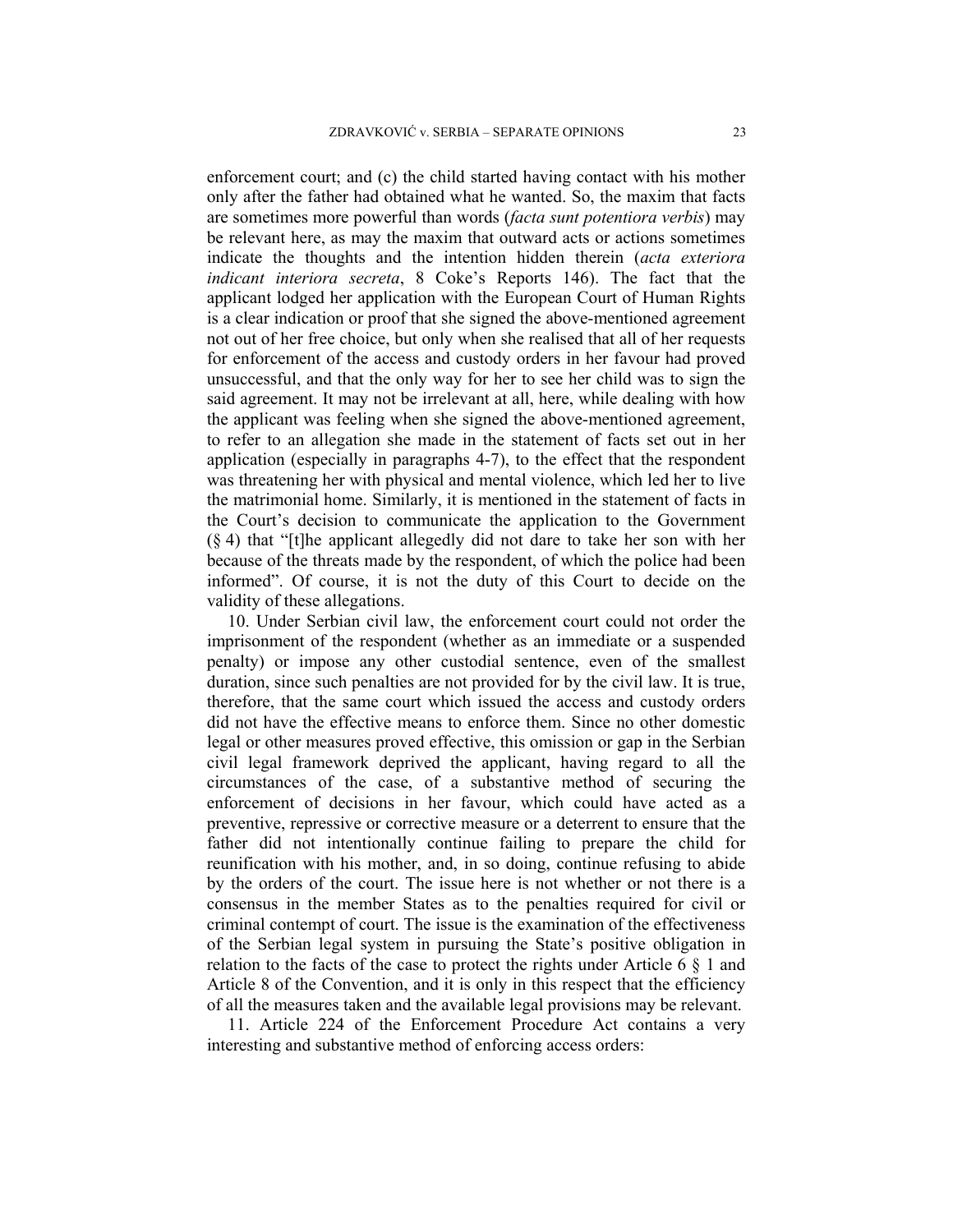"... If enforcement could not be accomplished by issuing and enforcing the decision on the fine, enforcement shall be conducted by taking the child away from the person who has custody of the child, and handing the child over to the other parent ..."

In the present case, however, the guardianship authority failed to bring an action against the father on the basis of the above provision as it had the power to do, but on 11 November 2008 the first-instance court granted custody to the applicant and ordered the father immediately to surrender the child to her. Thus, in effect the method provided for in Article 224 was followed, but it did not work, despite the best efforts of the enforcement judge and the Social Care Centre. This can be explained because the father was present during the attempt to hand the child to the mother, and, by his very presence, was in a position to exert a negative psychological influence or pressure on the child.

Unless this method of enforcement were to be to combined with a custodial sentence, even of a very short duration, or unless there was a threat of imprisonment or any other deterrent measure in the event of systematic manipulation of the child against his mother – as the applicant alleged had happened in the present case – it could be very difficult, if not impossible, for such behaviour, which may be characterised as a bad or inappropriate exercise of parental authority, to cease to exist. Without an arrest warrant or the fear of being imprisoned, there was nothing to deter the respondent from abiding by the court orders, even on 22 December 2008, when, among other people, the enforcement judge, a bailiff, two uniformed policemen and three plain-clothes policemen, all entered the courtyard of his house, expecting that the child would be surrendered (see also paragraph 23 of the judgment). What he did instead was to remain inactive and uncooperative. Two of the four fines imposed on him were at the highest level permissible by the legislature, namely 150,000 Serbian dinars (RSD) (around 1,217 euros), and on the fourth occasion, when a fine was imposed on him in the amount of RSD 100,000, an added condition was made by the Judge that should the respondent fail to surrender the child voluntarily to the applicant within three days from the date of the receipt of the order, he would have to pay a further fine of RSD 150,000. No penalty, however, of such a monetary character, irrespective of the amount involved, deterred the respondent from disobeying the orders. Had the penalty been custodial, instead, even with suspended application, the results might have been quite different.

What is most strikingly disappointing is that the fines imposed were not paid by the respondent (at least by the time the decision to communicate the application to the Government was taken) and have not been enforced by the State, through the institution of proceedings against the respondent entailing a penalty of imprisonment, a remedy available under the domestic law. That was a serious failure on the part of the State regarding the issue of effective enforcement of the orders in question. That the fines were not paid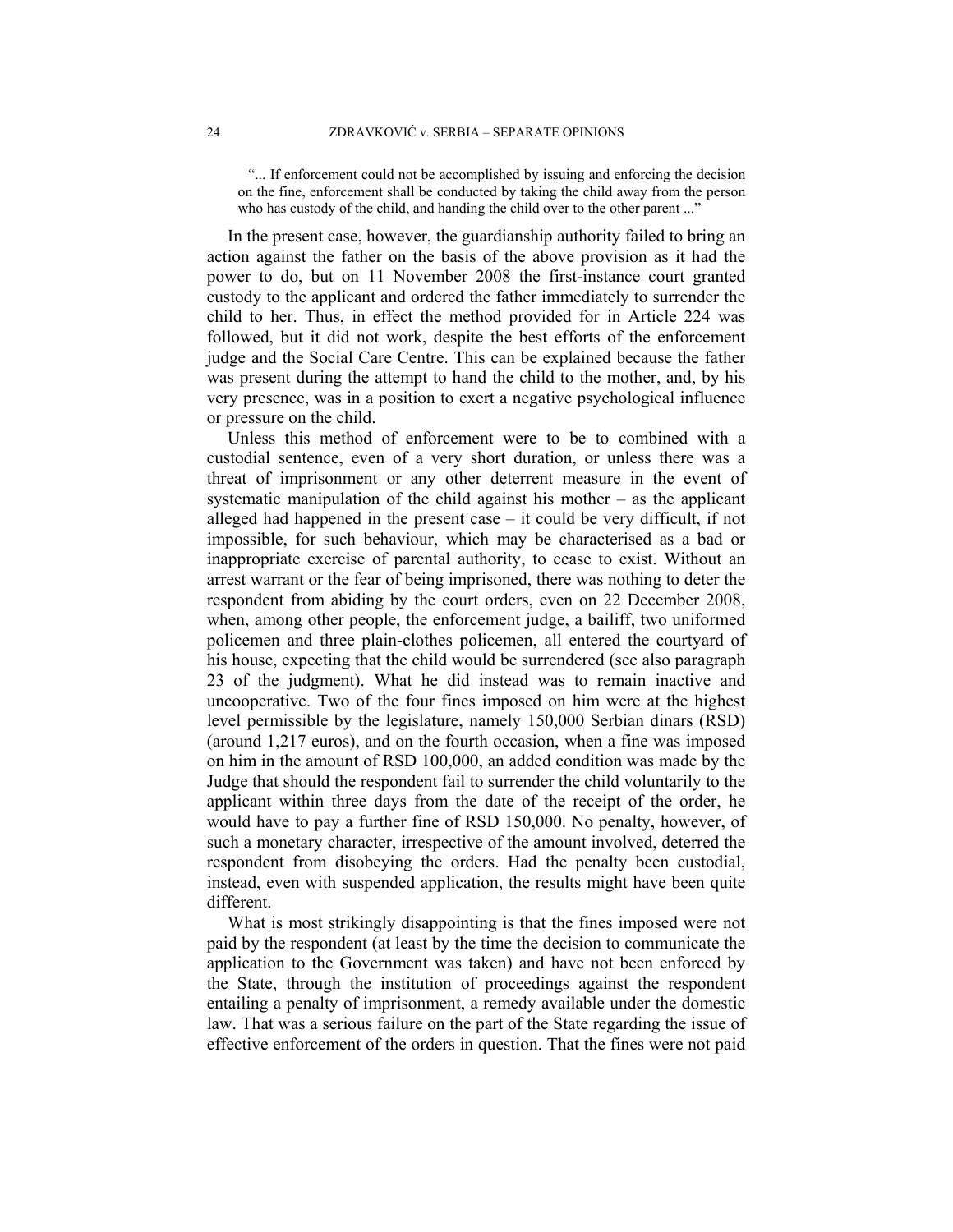and enforced is a fact that was included in the statement of facts of the decision of the Court to communicate the application (§§ 30 and 37) and was accepted by the respondent State, since in its written observations  $(\S 5)$ , it states that "... it deems that the Statement of Facts provided by the Court is sufficiently detailed" and that "[o]n this occasion it will only indicate certain facts not mentioned by the Court".

12. It is, of course, within the margin of appreciation of every State to decide how to deal with offences for civil contempt in relation to a court's orders. However, it is to be noted that a violation of a court order regarding family relations is an offence with a negative impact not only on the harmonious administration of justice, but also on the interests of the children and their parents. Non-compliance with such an order may lead to the end of family life – in the present case, the end of family life for the applicant with her child and *vice versa*, with probably detrimental and traumatic results for both of them, especially the child. So the penalties for such violations should be strict with a deterrent effect.

As regards Article 2 of the Convention concerning the right to life, the Court stated the following in *Osman v. the United Kingdom* (28 October 1998, § 115, *Reports of Judgments and Decisions* 1998-VIII):

"It is common ground that the State's obligation in this respect extends beyond its primary duty to secure the right to life by putting in place effective criminal-law provisions to deter the commission of offences against the person backed up by lawenforcement machinery for the prevention, suppression and sanctioning of breaches of such provisions." (See also *Mustafa Tunç and Fecire Tunç v. Turkey* [GC], no. 24014/05, § 171, 14 April 2015).

What was said above in relation to Article 2 can also apply, by analogy and bearing in mind that the Convention is a living instrument, to situations coming under Article 8, like the present one, where without effective deterrent provisions and law-enforcement machinery, family life may end.

It is the task of this Court to exercise its supervisory jurisdiction and to afford international protection when a State exceeds its margin of appreciation and fails to provide an effective mechanism and legal system – civil and criminal, substantive and procedural – to protect the human rights guaranteed by the Convention. It is also the task of this Court to exercise its jurisdiction when the national legal procedures are unable to protect a child from being victimised, as in the present case. The role of this Court is to interpret and apply the provisions of the Convention (Article 32), always ensuring the observance of the engagements undertaken by the High Contracting Parties (Article 19).

13. Though there were four decisions of the civil court (not reversed on appeal) imposing fines on the respondent and finding that he had consistently failed to prepare the child appropriately for having contact with his mother, that was apparently not sufficient for the prosecutor's office, which dropped the charges against the respondent, and for the criminal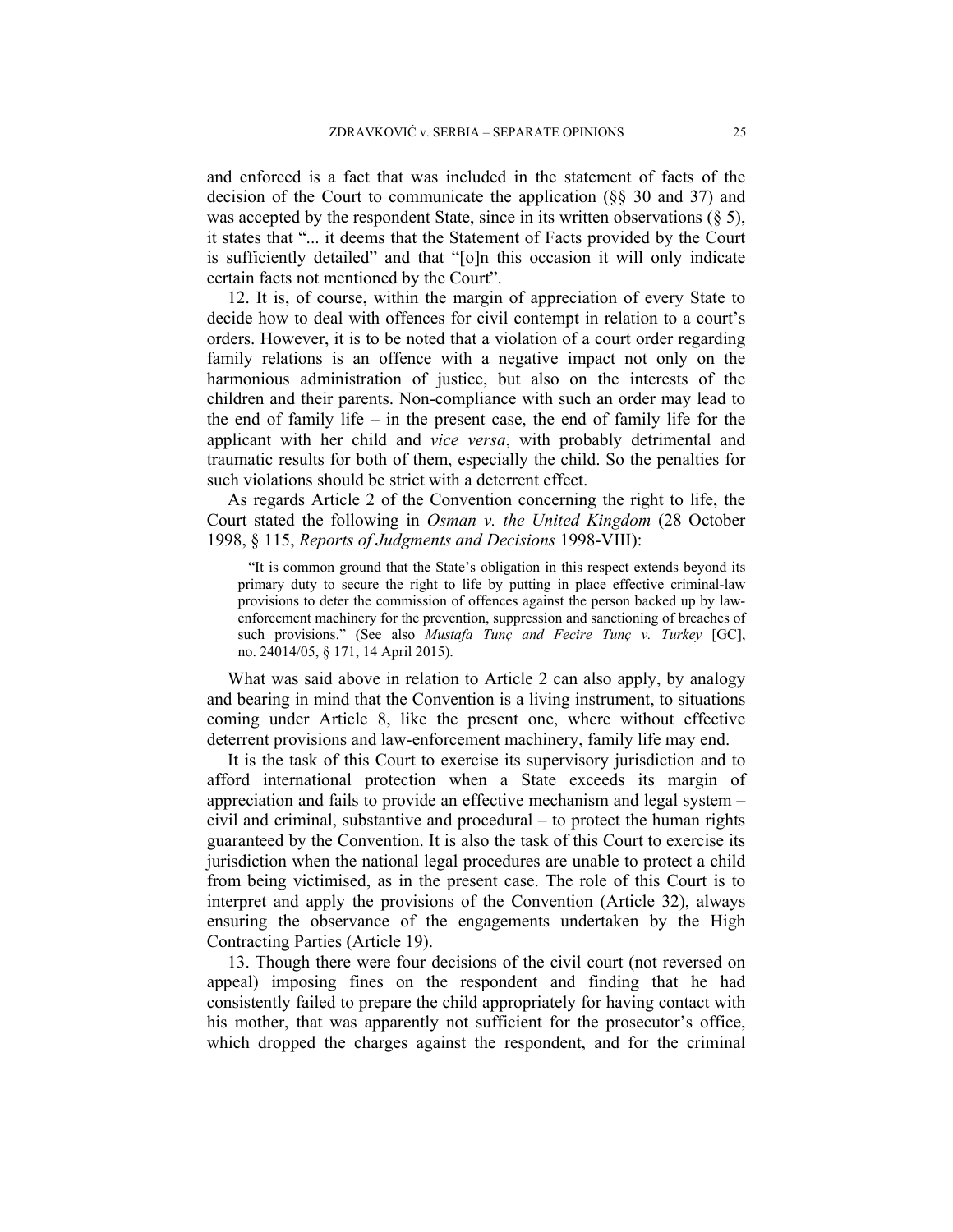courts at first and second instance, which acquitted him, finding that he had "never physically or verbally, actively or passively obstructed enforcement at any point" (see paragraph 46 of the judgment).

14. Article 191 § 1 of the Serbian Criminal Code provides that "[w]hoever unlawfully detains or abducts a minor from a parent ... entrusted with the care of the minor or whoever prevents enforcement of [a] decision granting custody of a minor to a particular person, shall be punished with a fine or imprisonment of two years". Furthermore, Article 191 § 2 of the same Code provides that "[w]hoever prevents enforcement of the decision of a competent authority setting out the manner of maintaining of personal relationships of a minor with parent ... shall be punished with a fine or imprisonment up to one year". However, the provisions of Article 192, though of a deterrent nature, did not actually deter the respondent, since the prosecutor dropped the charges against him, and the applicant was left to conduct the prosecution herself, with the result that the respondent was acquitted by the criminal court, even though he had never surrendered the child to the mother, as he had been obliged to do so by the relevant court orders, and even though he had been found by the civil courts (at first instance and on appeal) to have failed to comply with the access and custody orders by not appropriately preparing the child to meet his mother.

15. In paragraph 46 of the judgment, the majority observe that the firstinstance criminal court acquitted the respondent. They further observe that that court:

"[f]ound, on the basis of ... four expert reports from the civil proceedings case-file ...that the respondent always made the child available for enforcement, that he never physically or verbally, actively or passively obstructed enforcement at any point, and that there were no indications that the child ever showed signs that he was under pressure or undue influence not to have contact with his mother."

However, the finding of the criminal court that the respondent "never physically or verbally, actively or passively obstructed enforcement at any point" does not coincide with the condemnatory decisions of the civil enforcement court, or of the civil appeal court, to which reference was made above. It also does not coincide with what the enforcement judge did on 9 January 2009 in asking "the Social Care Centre to contemplate initiating corrective monitoring of the respondent's exercise of parental rights in the light of the respondent's substantial influence on the child's hostility toward his mother" (see paragraph 13 of the judgment), nor is it compatible with the reports of the Social Care Centre mentioned in the majority's judgment (see paragraph 9 above of this opinion), clearly indicating that "the respondent had cooperated in form only and had in fact failed to take steps to encourage the child to have substantive contact with the applicant". The statement of facts in the decision to communicate the application  $(\S 14)$  – which, as has been said before, was accepted by the Government in their observations as sufficient – includes the following passage, which shows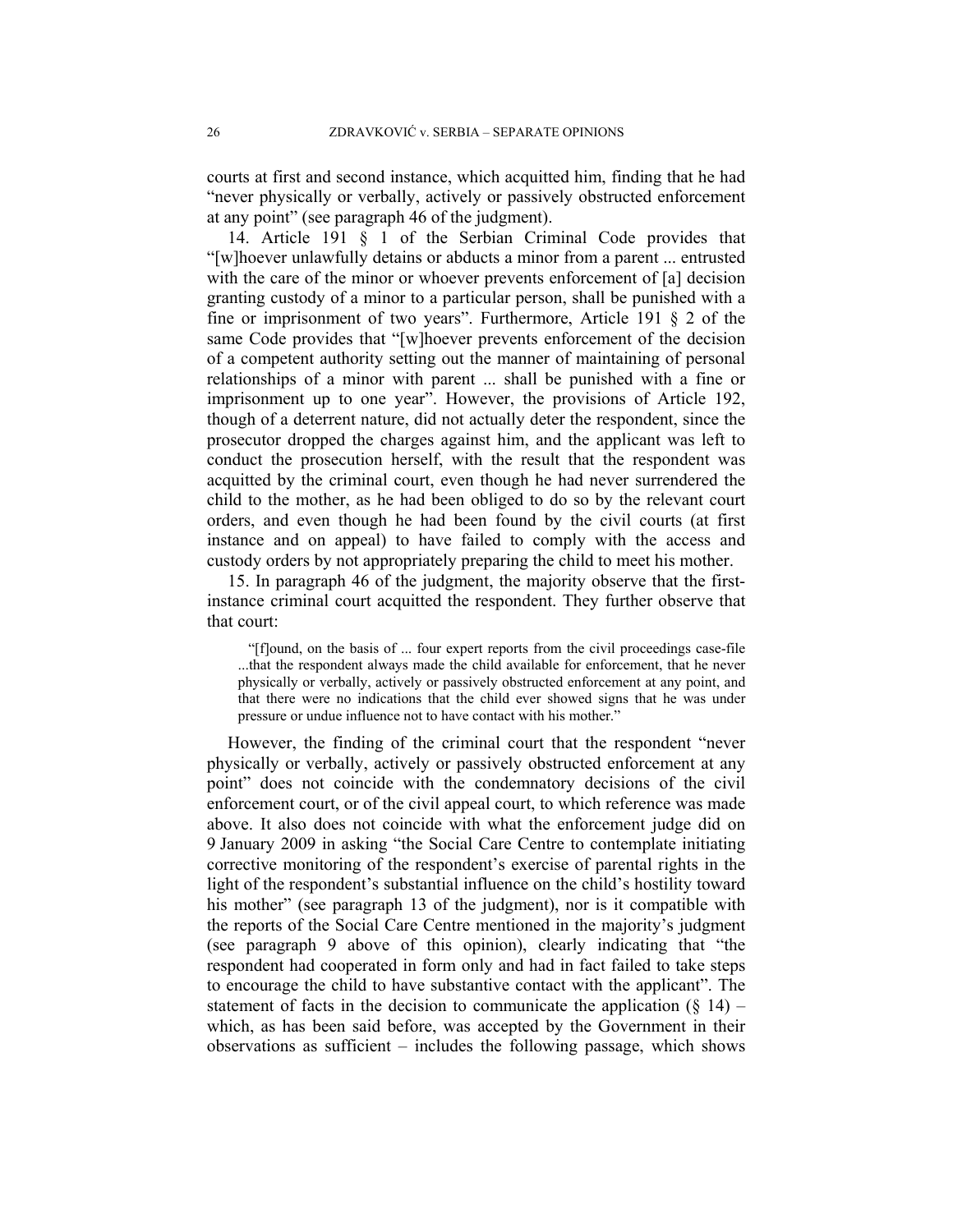that the behaviour of the respondent was not only passively but also actively negative towards the orders of the court, actually alienating the child from his mother:

"On 27 May 2009 the MCI submitted a fresh report, following the court's request, finding that the child's emotional development was highly jeopardised by his father directly disqualifying the applicant as mother in order to alienate the child from her. The child was constantly in fear and a conflict of loyalties. In view of the psychological pressure to which the child was being subjected by his father and the child's development, the experts concluded that his own statement should not be relevant for determination of the parties' parental capacities and what would be in his best interests."

One may wonder why the same failure or inaction by the respondent to abide by the orders of the court, if accompanied by *mens rea*, could be regarded by one court (the civil court) but not by another (the criminal court) as disobedience of court orders. But what the Social Care Centre noted in its above-mentioned report was more than a mere failure to act on the part of the respondent; it was rather an attempt by him to alienate the child from his mother.

16. The above difference, or rather inconsistency, between the criminal and the civil courts' approaches to the issue of contempt, and especially to the behaviour of the respondent, as described in the Social Care Centre reports, should have nothing to do with whether or not the burden or standard of proof or judicial assessment in the two types of proceedings is or may be different, and so this divergence cannot be justified on such a basis. In any event, the Social Care Centre reports seem absolutely clear, as has been shown above.

17. According to the case-law of the Court, the execution of a judgment given by a court must be regarded as a part of the "trial" for the purposes of Article 6 (see *Hornsby v. Greece*, 19 March 1997, § 40, *Reports* 1997-II), and a delay in the execution of a judgment may be justified in particular circumstances, but it may not be such as to impair the essence of the right protected under Article 6 § 1 of the Convention (see *Immobiliare Saffi v. Italy* [GC], no. 22774/93, § 74, ECHR 1999-V). As clearly held in *Yuriy Nikolayevich Ivanov* (cited above, § 51), making reference to *Immobiliare Saffi*, "[t]he effective access to court includes the right to have a court decision enforced without undue delay". In *M. and M. v. Croatia* (no. 10161/13, § 179, 3 September 2015), the Court reiterated "[t]hat the ineffective, and in particular delayed, conduct of custody proceedings may give rise to a breach of positive obligations under Article 8 of the Convention ...".

The non-compliance by the respondent with the court orders began on 8 July 2008, when the interim access order was issued, and lasted until 20 June 2012, when custody was given to him, that is, for a period of almost four years. However, the relevant period for the issues under examination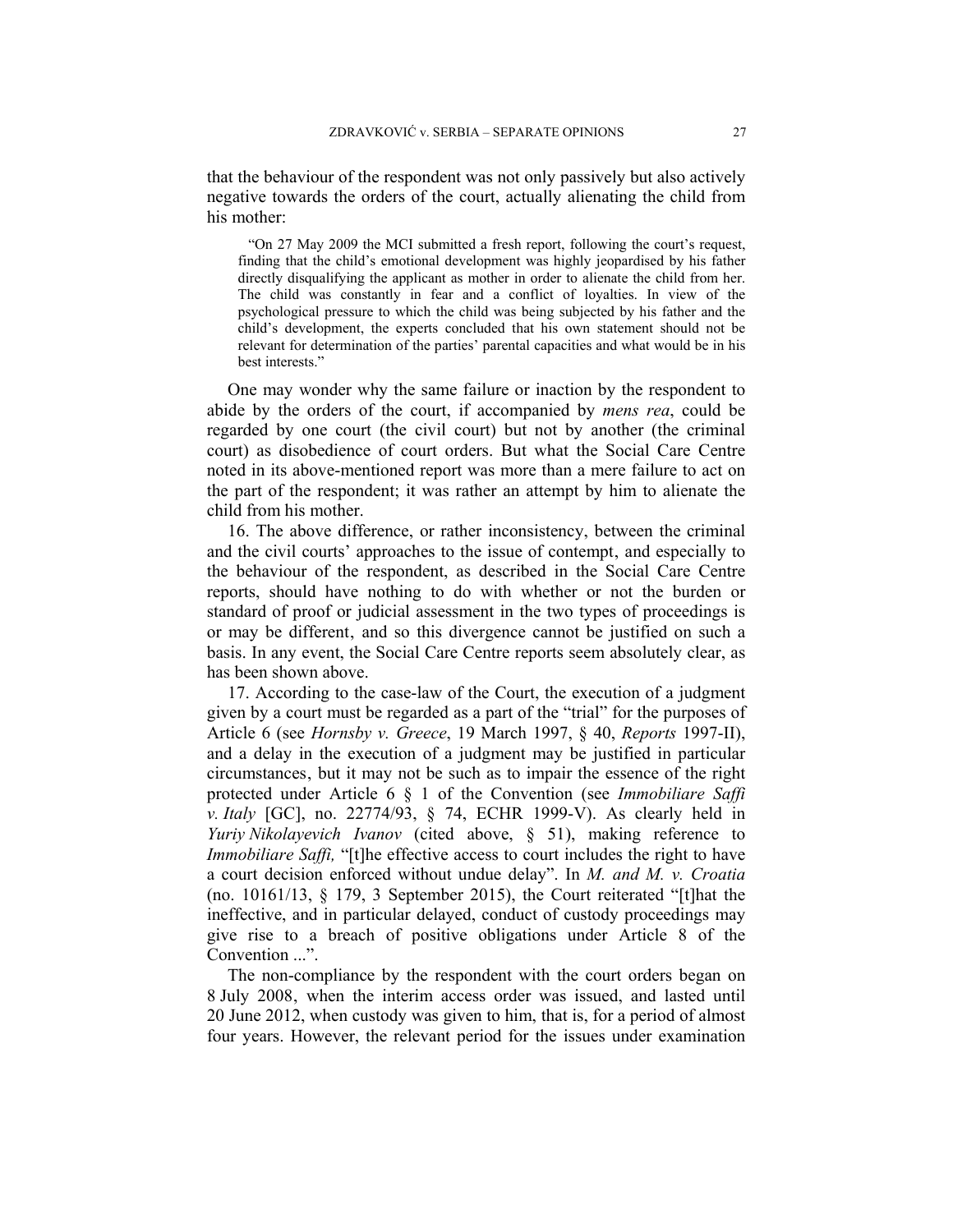lasted until 13 July 2010, when the custody order in favour of the applicant became final. Again, this period of two years without the applicant seeing her child was too long. I consider that this delay and the protraction of proceedings, through no fault on the applicant's part, was too long and unreasonable, thus impairing her rights under Article  $6 \S 1$ . The enforcement measures taken were bound to be futile, under the circumstances, without the availability of strict deterrent provisions on civil contempt and without any attempt to enforce the fines or to initiate the procedure under Article 224 of the Enforcement Procedure Act. As regards the criminal procedure, it took the first-instance criminal court about four and three years respectively to reach a final decision on 20 June 2012 on the criminal complaints filed by the applicant on 29 August 2008 and 23 June 2009 against the respondent for: (a) parental child abduction, and (b) continuous non-compliance with the interim access and custody orders. It is a remarkable coincidence that on the same date the first-instance criminal court acquitted the respondent (20 June 2012), the first-instance civil court granted the respondent custody of the child, following the agreement made by the parties on 23 March 2011 for the revision of the judgment of 24 November 2009, which, after a hearing, had granted the applicant custody. The decision of the Constitutional Court dated 22 July 2010 finding that there had been no delay in the criminal proceedings was given almost two years before the decision of the first-instance criminal court was taken, and thus did not consider this further delay of two years, which, however, cannot be taken into account for the purposes of the present proceedings, since domestic remedies have not been exhausted in relation to this delay. Even without taking into account this further delay of two years, the original two-year delay was in itself lengthy and unreasonable, violating Article 6  $\S$  1, especially having regard to the nature of the complaints and the interests affected, as well as the fact that the enforcement of the access and custody orders remained unsuccessful, despite the repeated decisions requiring the respondent to pay fines.

18. Since the access and custody orders were positive (and not declaratory) orders, thus ordering the respondent to surrender the child to the applicant, it should have been the duty of the respondent to find a proper means of preparing the child and of obeying the orders. Though it may have been a defence to show that compliance with the orders was impossible, the burden of proving such impossibility should have been on the respondent and on the respondent State in accordance with the positive obligation it has to fulfil, irrespective of whether the proceedings for contempt were civil or criminal. Any other approach, I believe, would have led to the undesirable results encountered in the present case: (a) making the orders ineffective and letting them be disregarded; (b) damaging the interests of the child to whom the orders related, as well as the relations between mother and child; and (c) endorsing, in effect, the respondent's above-mentioned unacceptable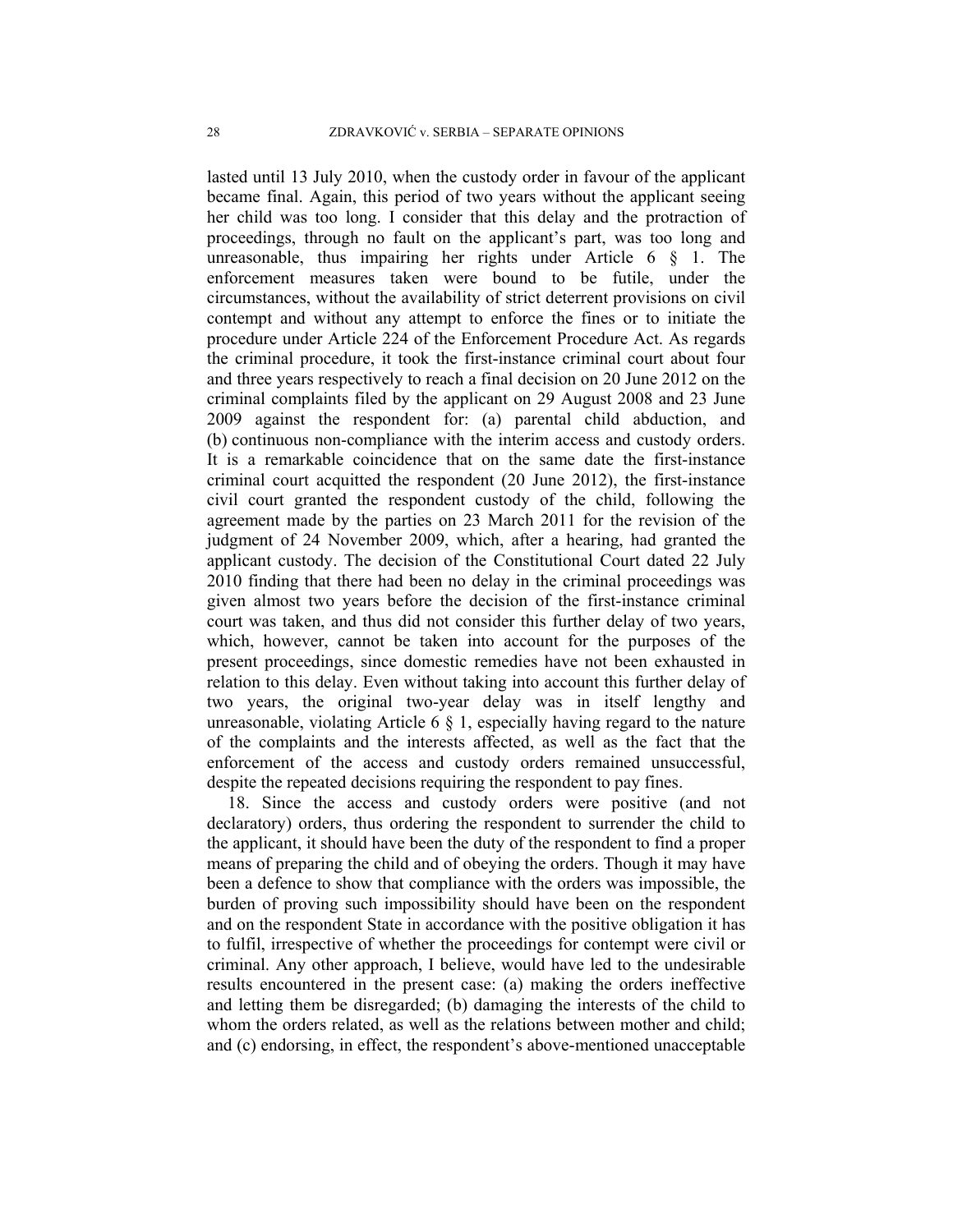behaviour in manipulating the child. Here, it should be borne in mind that according to the Court's case-law, the mutual enjoyment by parent and child of each other's company constitutes a fundamental element of "family life" within the meaning of Article 8 of the Convention (see paragraph 60 of the judgment). No evidence was provided that contact between the child and his mother was impossible because of any inappropriate behaviour by the mother towards the child. On the contrary, the civil court decided on 24 November 2009 that it was for the benefit of the child to grant custody to the mother, finding her to be the most suitable parent in that respect. In addition, before the separation of the parents, the child did not appear to have had any problem with his mother. This shows that it was not impossible for the child to have contact with his mother, unless, of course, the father did not wish this to happen and influenced the child in this direction or displayed apathy in that regard. The fact that the enforceability of the order was solely or mainly dependent on the will of the respondent does not make the issue objectively impossible or complex, but rather necessitates the imposition of strict sanctions on him. The Government admitted in their observations that the respondent "certainly contributed to such an attitude of the child to a great extent"  $(\S$  13). Even more importantly, when dealing with the "measures available to domestic authorities", they accepted (see the observations,  $\S$  33) that the passive behaviour of the parent the child was with  $-$  in the present case, the respondent – "implies behaviour that may be qualified as disturbance or aggravation or prevention of enforcement ... which should be sanctioned":

"The parent the child is with, in the instant case the father, shall be obliged to prepare the child for his/her transfer to the mother, as the parent the child had been committed to by the court decision, and his non-acting in this sense implies behaviour that may be qualified as disturbance or aggravation or prevention of enforcement having the elements of conduct contrary to the law, which should be sanctioned."

Having regard to the facts of the case, what else could this extremely important admission mean – supporting this opinion – other than that the Serbian legal system has failed on the issue of enforcement? Especially in view of this admission, and without, of course, taking on the role of a national court, one may wonder whether such passive behaviour in relation to compliance with a positive order by a court could not, by itself, be sufficient to constitute *mens rea* in any contempt proceedings, whether civil or criminal. One may also wonder whether any other approach would not run the risk of indirectly impairing the essence of the rights guaranteed by Article 6 § 1 and Article 8 of the Convention, by leaving behaviour which violates these rights unpunished indefinitely. The domestic rule of law as a whole should promote and not suppress the human rights protected by the Convention.

19. The Court is very outcome-orientated, especially in protecting the right to respect for family life, and the principle that the State has a margin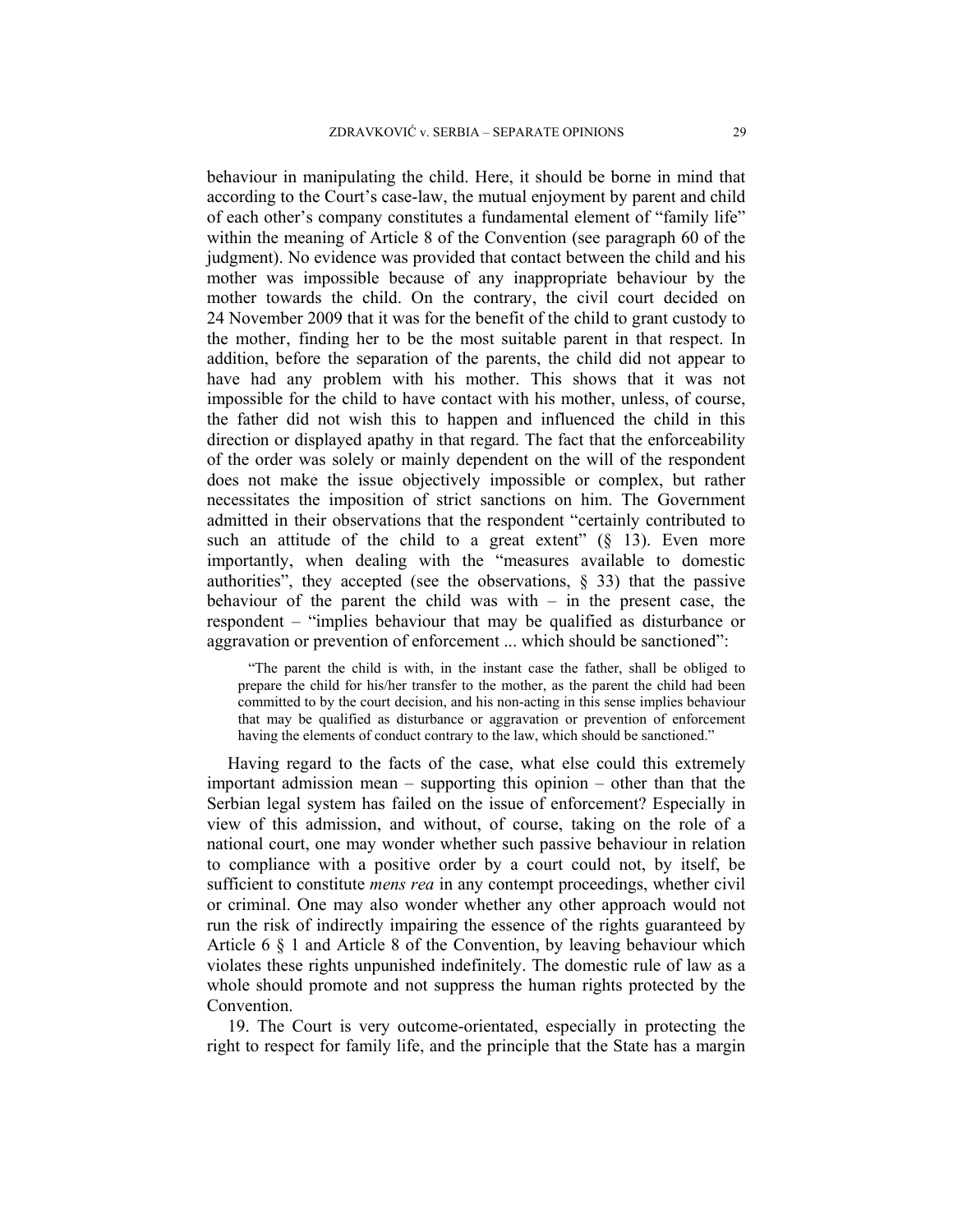of appreciation in choosing the means or measures it will use to enforce a decision should always be applied together with, and having due regard to, the principle of effectiveness and practical application of the provisions of the Convention. Otherwise, there would be a serious and unjustified reduction of the level of human rights protection, and in the present case an unjustified reduction of human rights in the field of family relations.

20. In examining whether the State's obligation to take all necessary steps to facilitate the execution of its courts' orders, or to find ways or means to enforce them, has been fulfilled, it must always be ascertained whether any alleged inability to enforce such orders is real or not, objective or subjective, or is due to the will or behaviour of the adult persons involved (parents and grandparents, and so on), and whether the situation can easily be changed if the will or behaviour of these persons changes.

21. Since, as regards the enforceability of the courts' orders in the present case, the applicant had obtained four civil decisions against the respondent, it is quite unclear why the prosecutor's office dropped the charges against the respondent and why none of the scheduled hearings was held (for these facts, see paragraph 46 of the judgment). It is obvious that the criminal-law enforcement machinery, by dropping the charges against the respondent, did not assist, even indirectly, in ensuring that the court orders were complied with and that the applicant's right to respect for her family life was secured.

22. The Ombudsperson reminded the Social Care Centre's officials of their powers under domestic law and of measures that they could have envisaged to enable such a reunion (see the decision to communicate the application, § 44), without, however, any positive result. Unfortunately, there was (and there still is) no Children's Commissioner in Serbia who could have been appointed as the special representative of the child in the present case so as to assist in the unification of the family and to make sure that the child's rights were implemented correctly at all times.

23. Obedience is the essence of the rule of law ("*obedientia est legis essentia*", 11 Coke's Reports 100) and the effect of the rule of law consists in its execution ("*juris effectus in executione consistit*", Coke on Littleton 289). I believe, without taking on the role of a first-instance court, that the disobedience by the respondent of the two interim orders, a finding which the civil court had already made, undermined the very administration of justice and the rule of law. It rendered the orders literally nugatory and totally deprived the applicant – the most suitable parent to have custody of the child – of her rights guaranteed under Article 6  $\S$  1 and Article 8 of the Convention. Such behaviour, by any parent, is very serious and should entail strict sanctions, provided for in both civil and criminal contempt proceedings, with the aim not only of punishing the offender, but also of operating as a means of coercion ensuring compliance with such orders, while at the same time promoting, or preventing undue interference with,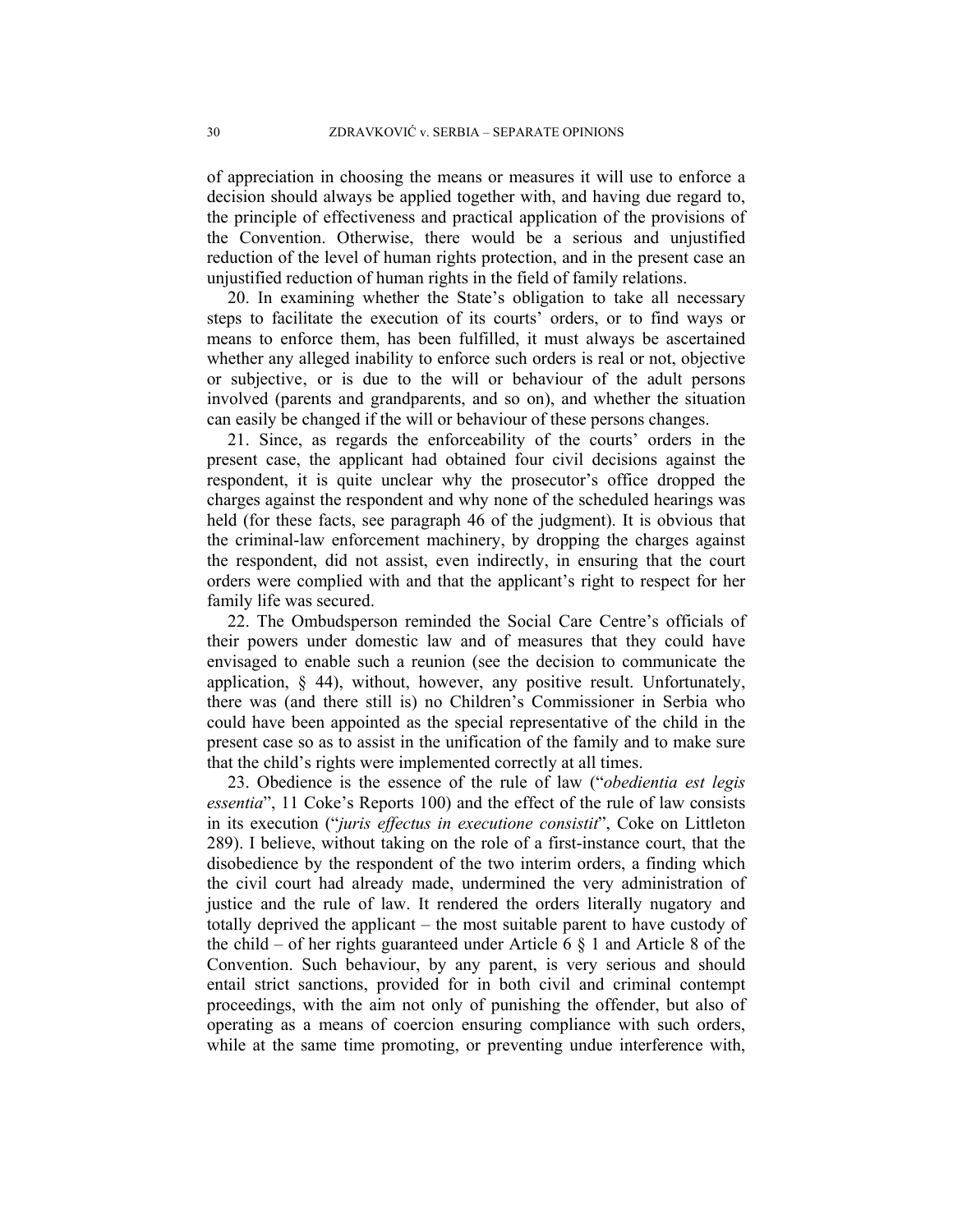the administration of justice. It is totally unacceptable to allow a situation, as in the present case, where a parent who, despite having been found in a court judgment to be unsuitable or not the most suitable parent to have custody of the child, was actually left to enjoy sole custody, making the child not wish to have any contact at all with the other parent, who had nevertheless been deemed the most suitable parent to have custody. And eventually, this bad or unsuitable parent, who was in continuous civil contempt of court, managed not only to be left unpunished by the criminal court, but also to be given custody of the child. The rule of law and the administration of justice lose their authority and validity if they are left, or appear to be left, at the whim of any person, as in the present case, who refuses to abide by the orders of a court.

24. It is to be noted that punishment or coercion in respect of a parent who does not comply with an access or custody order, thus acting against the interests of his or her child, differs from, and should not be confused with, coercion of a child, which should be avoided in all circumstances. Quite appropriately, the majority note (in paragraph 65 of the judgment) that, according to the Court's case-law, "although coercive measures against children are not desirable in this sensitive area, the use of sanctions cannot be ruled out in the event of unlawful behaviour by the parent with whom the child lives". But for such sanctions to be imposed, it would be necessary first for them to be provided for by law. It should also be clarified that the enforcement of a court's access or custody orders should not be taken as a measure contrary to the idea of child-friendly justice, the most appropriate form of justice in the interests of children.

25. The principle of proportionality, which is inherent in all the Convention provisions securing human rights, including Articles 6 and 8, should be employed in almost every family case which comes before the Court. A fair balance must be struck between the competing interests of the individuals (child and parents) and the community as a whole, which demands that the rule of law must be maintained. In the present case, however, the rights of the individuals were regulated by the domestic courts' orders; all that remained was to enforce those orders and maintain the rule of law. The rule of law should be respected not only by the parties concerned but by all the authorities of the State, which in the present case had the positive duty to enforce the courts' orders and reunite the applicant with her child.

26. Referring to previous case-law, the majority rightly acknowledge in the judgment (see paragraph 64) that "the adequacy of a measure is to be judged by the swiftness of its implementation, as passage of time can have irremediable consequences for relations between the child and the parent who do not cohabit". This observation, however, with which I fully agree, is particularly important when the Court finds a violation of Article 8, as I have done in the present case. Family relations are continuous and sensitive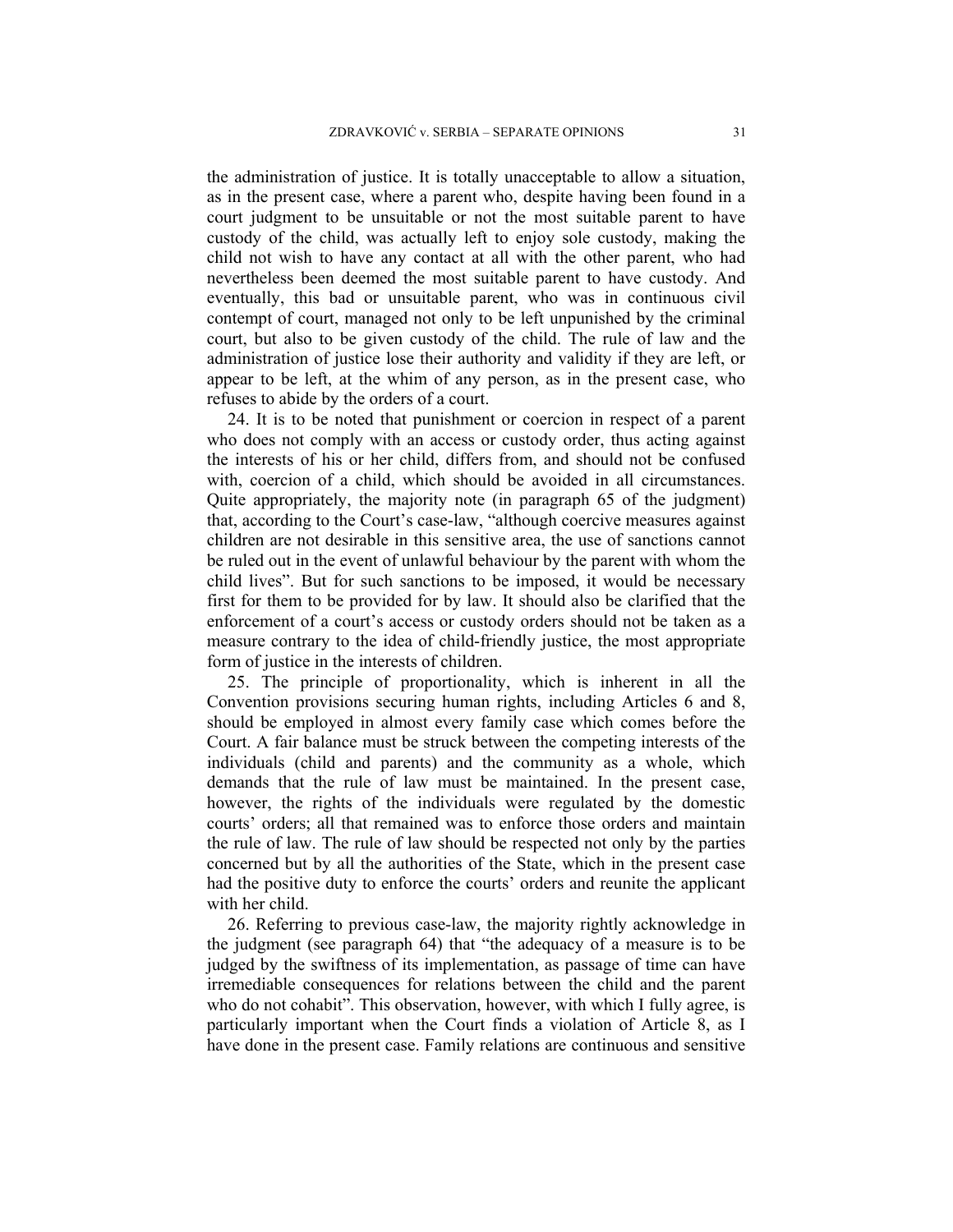human relations and cannot be repaired retrospectively. Any obstruction to their continuity by one parent not abiding by a court order regulating family relations may destroy these relations, and may also flagrantly violate the right to respect for family life and the human dignity of the child and the parent whose contact with his or her child has been seriously damaged. The guarantees afforded by Article 6 § 1 of the Convention would be illusory if a Contracting State's national legal system allowed court orders granting access and custody to remain inoperative to the detriment of a child and his mother, as happened in the present case.

27. Ιn *Malec v. Poland* (no. 28623/12, 28 June 2016), as in the present case, fines were imposed against a parent who did not comply with contact orders (including interim orders). In that case, the Court stated the following, which supports the present opinion, especially in showing that the State's positive obligations under Article 8 have to be fulfilled, even in the most difficult situations, and that lack of cooperation between separated parents is not a circumstance which can of itself exempt the authorities from these obligations:

"71. In that connection, the Court observes that the applicant has never been considered as being unsuitable to maintain contact with N. or to take care of her during her visits. On the contrary, it has been found by the experts involved in the case that such contact was in N.'s interests and should be maintained ...

72. The difficulties in arranging contact were admittedly due in large measure to the animosity between E. and the applicant. The Court also notes the growing reluctance of the child to meet with her father. It is further mindful of the fact that contact and residence disputes are by their very nature extremely sensitive for all the parties concerned, and it is not necessarily an easy task for the domestic authorities to ensure enforcement of a court order where the behaviour of one or both parents is less than constructive. However, a lack of cooperation between parents who have separated is not a circumstance which can of itself exempt the authorities from their positive obligations under Article 8. It rather imposes on the authorities an obligation to take measures that would reconcile the conflicting interests of the parties, keeping in mind the paramount interests of the child ...

73. In that regard, the Court observes that when the applicant's former wife failed to comply with the contact orders, the applicant began to file enforcement claims with the District Court. He has filed over 50 such requests ... and they eventually resulted in District Court ordering the mother to comply with the access arrangements and to the imposition of fines on two occasions ...

74. However, the Court reiterates that in cases of this kind the adequacy of a measure is to be judged by the swiftness of its implementation, as the passage of time can have irremediable consequences for relations between the child and the parent who do not cohabit ... Firstly, as regards the swiftness of the enforcement proceedings, the Court notes that the domestic court examined the request of 7 March 2011 on 28 October 2011, when it ordered the mother to comply with the contact order ... Since she continued to prevent the applicant having any contact with N., the court eventually imposed a fine on her on 15 March 2012, that is, one year later ... Secondly, the Court points out that the enforcement proceedings initiated by the applicant on 23 August 2011, after several procedural decisions, were eventually